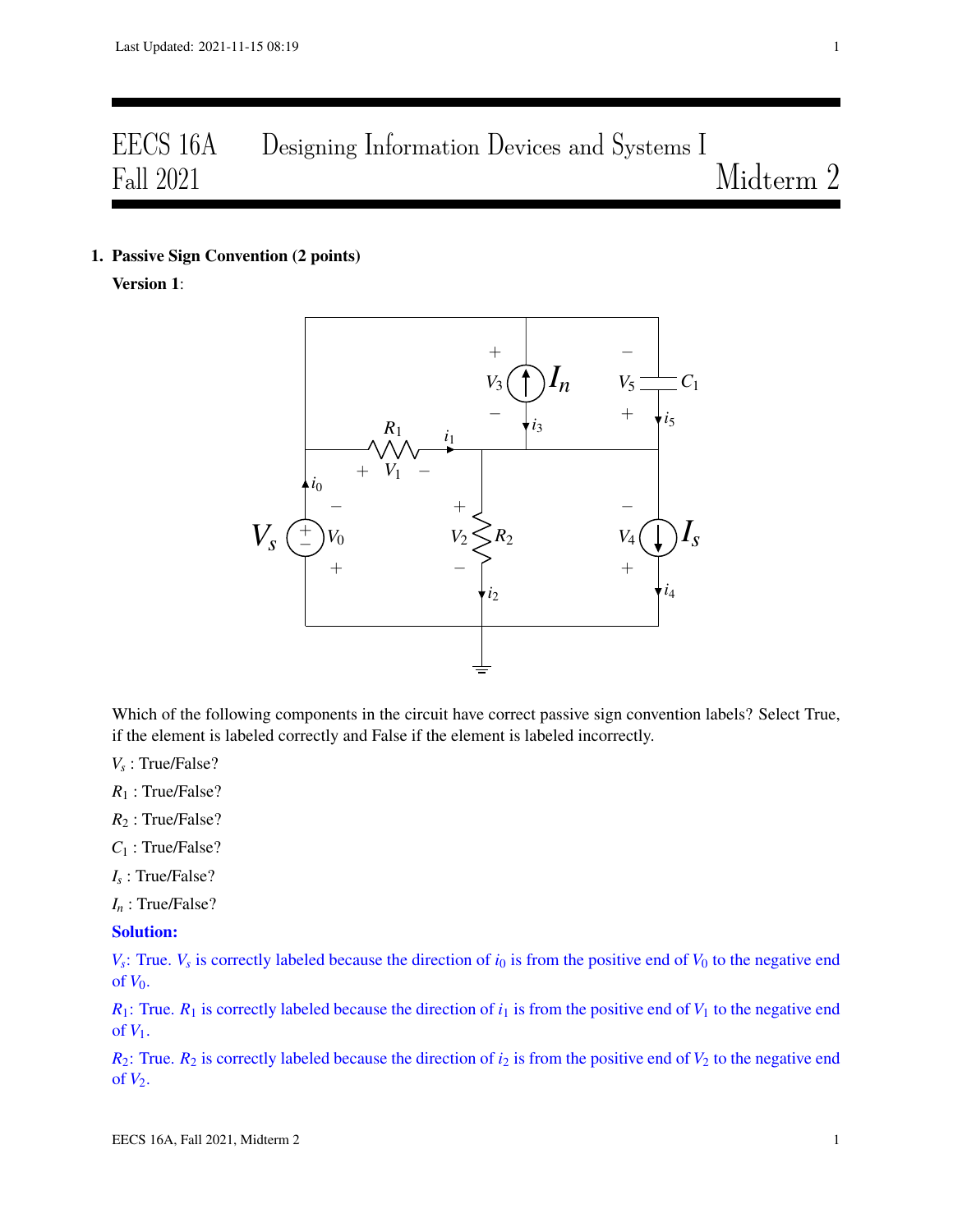$C_1$ : False.  $C_1$  is incorrectly labeled because the direction of  $i_5$  is from the negative end of  $V_5$  to the positive end of  $V_5$  which contradicts with the passive sign convention.

 $I_s$ : False.  $I_s$  is incorrectly labeled because the direction of  $i_4$  is from the negative end of  $V_4$  to the positive end of *V*<sup>4</sup> which contradicts with the passive sign convention.

 $I_n$ : True.  $I_n$  is correctly labeled because the direction of  $i_3$  is from the positive end of  $V_3$  to the negative end of *V*3.

Version 2 Which of the following components in the circuit have correct passive sign convention labels? Select True, if the element is labeled correctly and False if the element is labeled incorrectly.



*Vs* : True/False?

*R*<sup>1</sup> : True/False?

- *R*<sup>2</sup> : True/False?
- *C*<sup>1</sup> : True/False?
- *Is* : True/False?

*I<sup>n</sup>* : True/False?

## Solution:

 $V_s$ : True.  $V_s$  is correctly labeled because the direction of  $i_0$  is from the positive end of  $V_0$  to the negative end of  $V_0$ .

 $R_1$ : False.  $R_1$  is incorrectly labeled because the direction of  $i_1$  is from the negative end of  $V_1$  to the positive end of  $V_1$  which contradicts with the passive sign convention.

 $R_2$ : True.  $R_2$  is correctly labeled because the direction of  $i_2$  is from the positive end of  $V_2$  to the negative end of  $V_2$ .

 $C_1$ : True.  $C_1$  is correctly labeled because the direction of  $i<sub>5</sub>$  is from the positive end of  $V_5$  to the negative end of  $V_5$ .

 $I_s$ : True.  $I_s$  is correctly labeled because the direction of  $i_4$  is from the positive end of  $V_4$  to the negative end of *V*4.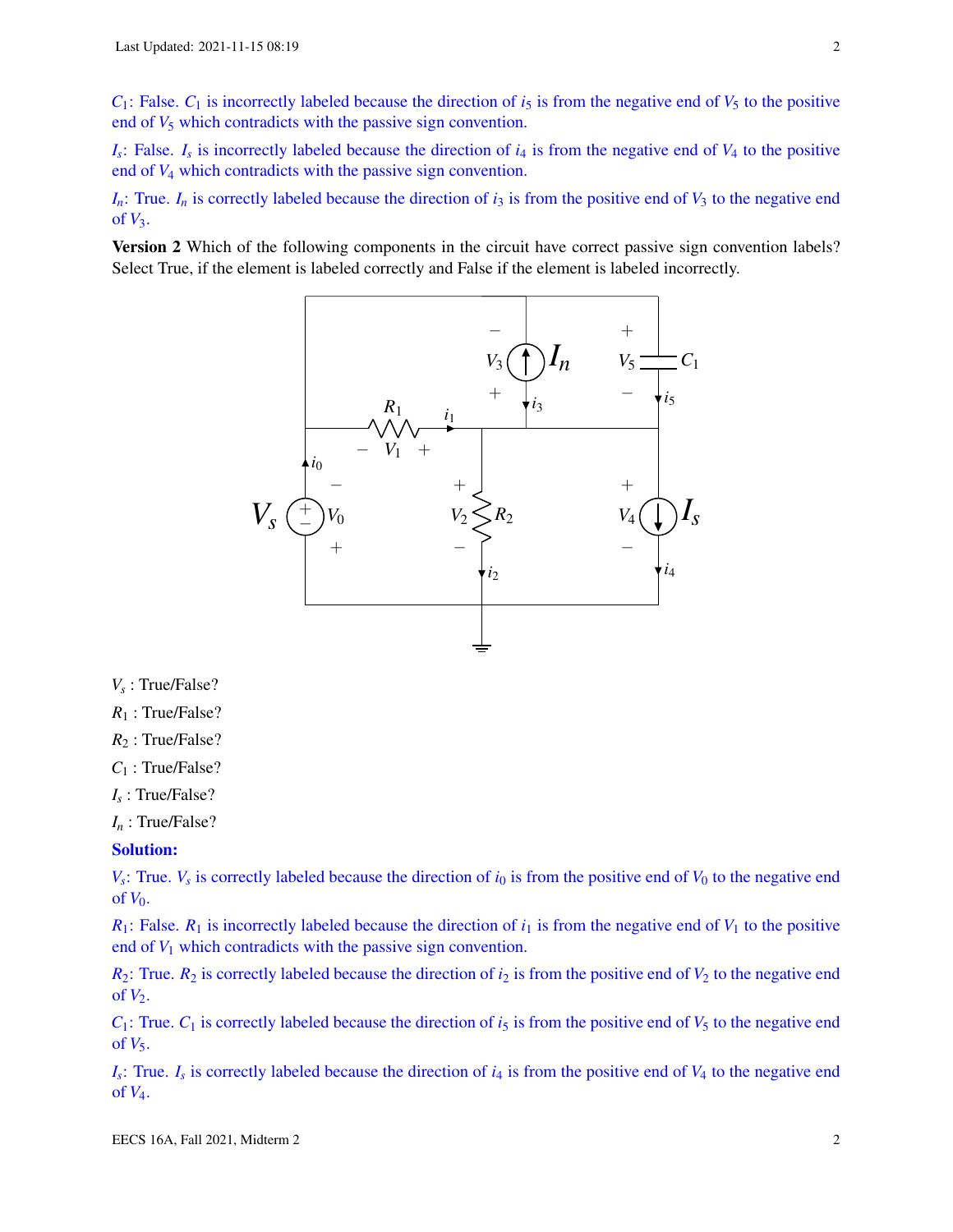$I_n$ : False.  $I_n$  is incorrectly labeled because the direction of  $i_3$  is from the negative end of  $V_3$  to the positive end of  $V_3$  which contradicts with the passive sign convention.

## 2. Kirchoff's Laws (3 points)



**Version 1:** Based on the circiut schematics above, which of the following equations are valid according to the Kirchoff's Laws? Select True if the equation is valid and False if the equation is not valid.

 $V_0 = -V_2 - V_3$ : True/False?  $I_0 - I_1 = 0$ : True/False?  $V_0 + V_1 + V_3 = 0$ : True/False?  $V_0 + V_1 = V_2$ : True/False?

 $I_2 = I_3$ : True/False?

 $I_2 + I_3 = I_0$ : True/False?

## Solution:

 $V_0 = -V_2 - V_3$ : False. This equation is not a valid KVL equation because  $V_2$  and  $V_3$  are not in the same loop with  $V_0$ .

 $I_0 - I_1 = 0$ : True. This equation is a valid KCL equation because there is no other current entering/leaving the node between  $V_0$  and  $R_1$ .

 $V_0 + V_1 + V_3 = 0$ : True. This equation is a valid KVL equation because  $V_0$ ,  $V_1$  and  $V_3$  are in the same loop.

 $V_0 + V_1 = V_2$ : False. This equation is not a valid KVL equation because  $V_0$ ,  $V_1$  and  $V_2$  are in the same loop and their sum should be 0.

 $I_2 = I_3$ : False. This equation is not a valid KCL equation because at the node between  $R_1$ ,  $R_2$  and  $I_s$  has one entering current  $I_1$  and two exiting currents  $I_2$  and  $I_3$ , the correct KCL equation should be  $I_1 = I_2 + I_3$ .

 $I_2 + I_3 = I_0$ : True. This equation is a valid KCL equation because  $I_0 = I_1$  and  $I_1 = I_2 + I_3$  from the explanation above.

**Version 2:** Based on the above circuit schematics, which of the following equations are valid according to the Kirchoff's Laws? Select True if the equation is valid and False if the equation is not.

 $V_0 = -V_1 - V_2$ : True/False?  $I_0 + I_1 = 0$ : True/False?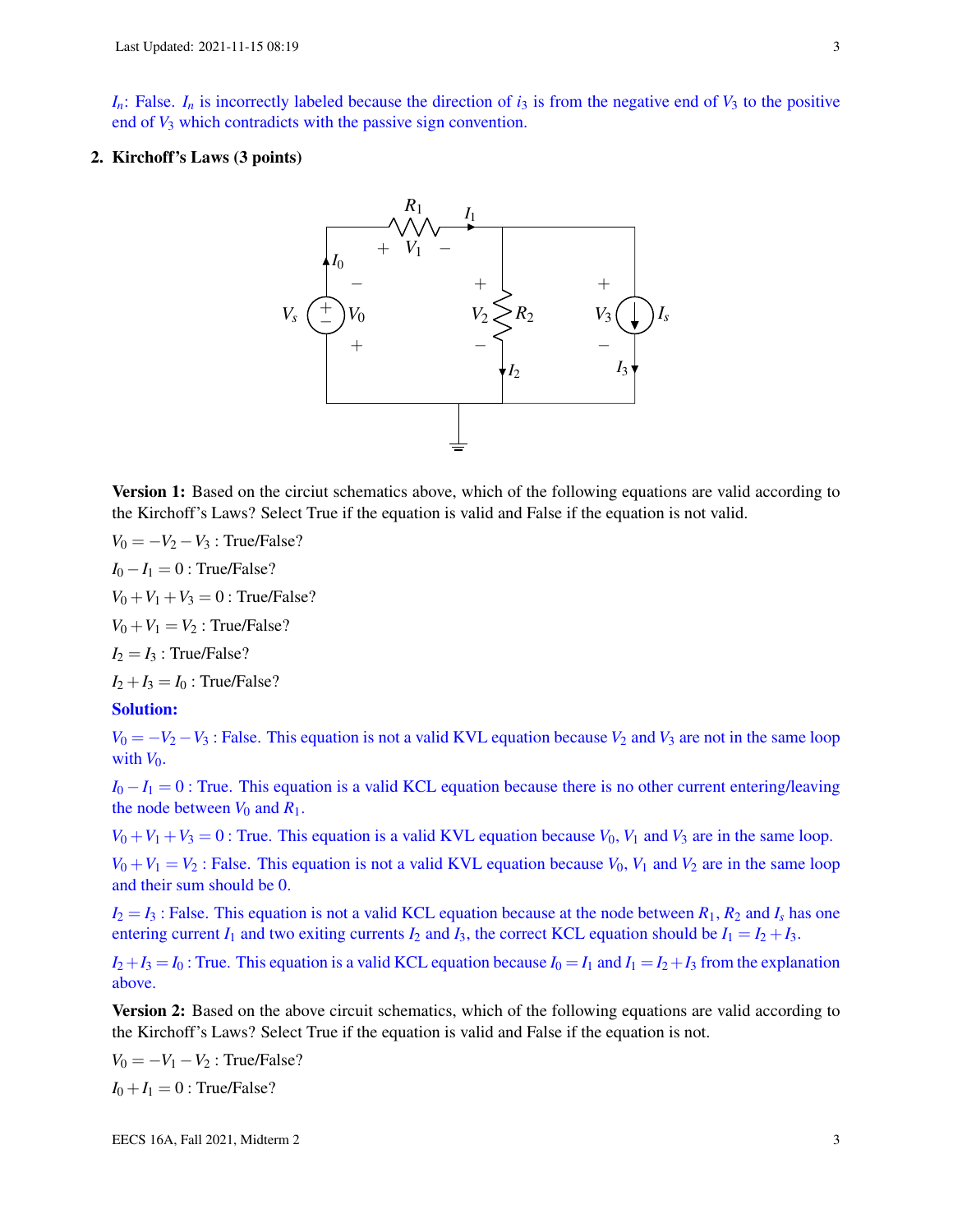$V_0 + V_2 + V_3 = 0$ : True/False?  $V_0 + V_1 = V_3$ : True/False?  $I_2 = I_3$ : True/False?  $I_2 + I_3 = I_1$ : True/False?

## Solution:

 $V_0 = -V_1 - V_2$ : True. This equation is a valid KVL equation because  $V_0$ ,  $V_1$  and  $V_2$  are in the same loop and their sum is 0.

 $I_0 + I_1 = 0$ : False. This equation is not a valid KCL equation because there is no other current entering/leaving the node between  $V_0$  and  $R_1$  therefore  $I_0 = I_1$ .

 $V_0 + V_2 + V_3 = 0$ : False. This equation is not a valid KVL equation because  $V_2$  and  $V_3$  are not in the same loop with  $V_0$ .

 $V_0 + V_1 = V_3$ : False. This is not a valid KVL equation because  $V_0$ ,  $V_1$  and  $V_3$  are in the same loop and should have a sum of 0 based on their labeled directions.

 $I_2 = I_3$ : False. See explanation in version 1 part 5.

 $I_2 + I_3 = I_1$ : True. See explanation in version 1 part 5.

## 3. Resistive 2D Touchdscreen (1) (3 points)



Version 1: Given the above circuit, find node voltages at the given nodes  $u_1$ ,  $u_2$ , and  $u_3$  where all resistors have resistance  $R = 500Ω$  and  $V_s = 5V$ .

**Version 2:** Given the above circuit, find node voltages at the given nodes  $u_1$ ,  $u_2$ , and  $u_3$  where all resistors have resistance  $R = 500\Omega$  and  $V_s = 10V$ .

**Version 3:** Given the above circuit, find node voltages at the given nodes  $u_1$ ,  $u_2$ , and  $u_3$  where all resistors have resistance  $R = 400Ω$  and  $V_s = 16V$ .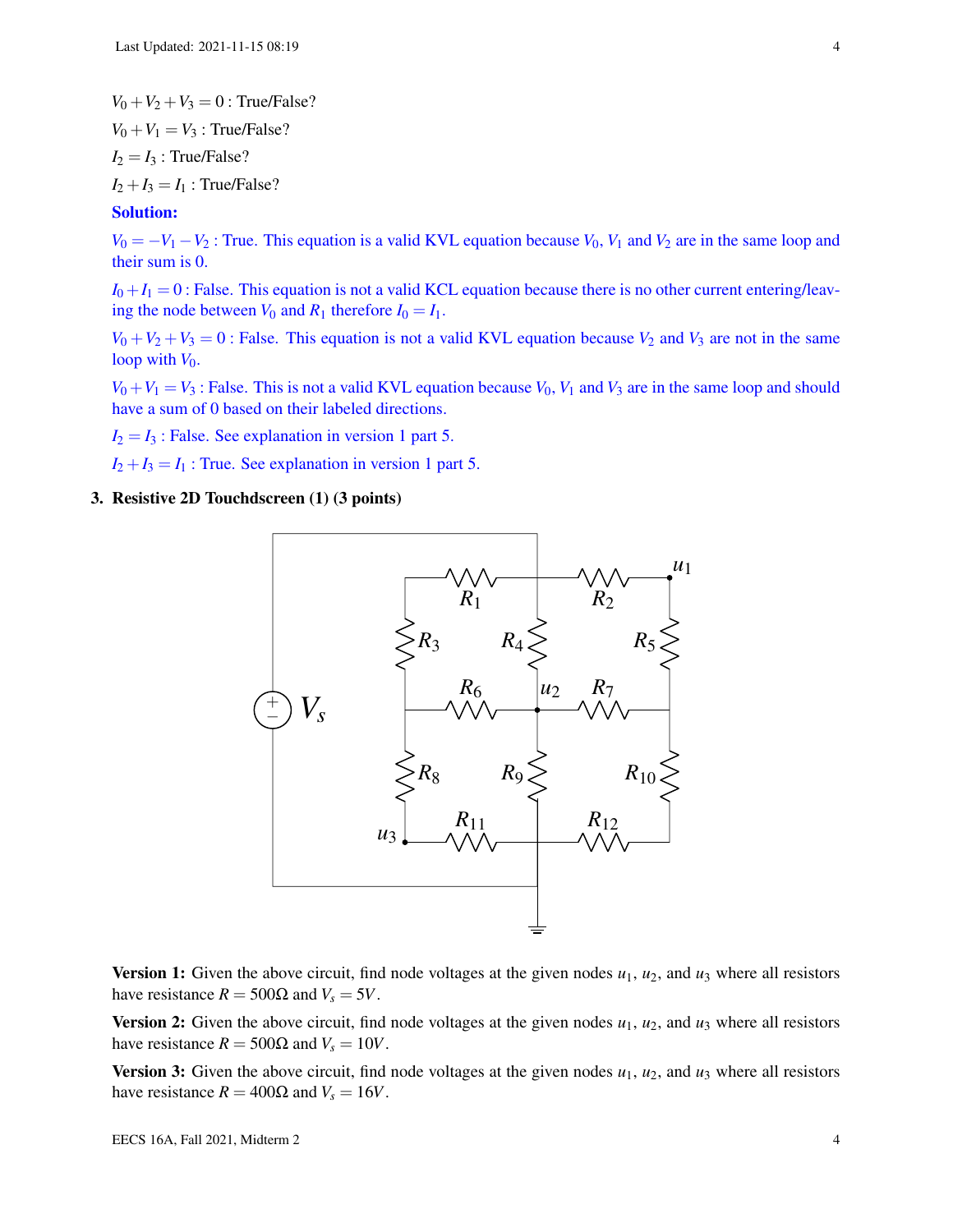Solution: To find node voltages in this circuit, use voltage dividers. We can start by making the assumption that  $R_6$  and  $R_7$  do not affect circuit operation; thus  $u_2$ , the node adjacent to  $R_3$ ,  $R_6$ , and  $R_8$ , and the node adjacent to  $R_5$ ,  $R_7$ , and  $R_{10}$  have the same voltage. We can then use voltage dividers to solve for the node voltages in each vertical segment of the circuit, and then verify our assumption.

Solving first for the middle segment, the resistors to look at are *R*<sup>4</sup> and *R*9, with node *u*<sup>2</sup> between them. The voltage at  $u_2$  is given by:

$$
u_2 = \frac{R_9}{R_4 + R_9} V_s = \frac{1}{2} V_s
$$

**Version 1:**  $u_2 = 2.5V$ 

Version 2:  $u_2 = 5V$ 

Version 3:  $u_2 = 8V$ 

On the left segment, the current flows through resistors *R*1, *R*3, *R*8, and *R*11. Note that these resistors are in series, so  $R_1$ ,  $R_3$ , and  $R_8$  together have an equivalent resistance of  $R_1 + R_3 + R_8$ . Solving for  $u_3$  is given by a voltage divider formula:

$$
u_3 = \frac{R_{11}}{R_1 + R_3 + R_8 + R_{11}} V_s = \frac{1}{4} V_s
$$

**Version 1:**  $u_3 = 1.25V$ 

**Version 2:**  $u_3 = 2.5V$ 

Version 3:  $u_3 = 4V$ 

On the right segment, the current flows through resistors  $R_2$ ,  $R_5$ ,  $R_{10}$ , and  $R_{12}$ . Note that these resistors are in series, so  $R_5$ ,  $R_{10}$ , and  $R_{12}$  together have an equivalent resistance of  $R_5 + R_{10} + R_{12}$ . Solving for  $u_1$  is given by a voltage divider formula:

$$
u_1 = \frac{R_5 + R_{10} + R_{12}}{R_2 + R_5 + R_{10} + R_{12}} V_s = \frac{3}{4} V_s
$$

**Version 1:**  $u_1 = 3.75V$ 

**Version 2:**  $u_1 = 7.5V$ 

**Version 3:**  $u_1 = 12V$ 

To verify the assumption we made at the beginning, we can first use voltage dividers on the left segment to calculate the voltage at the node adjacent to  $R_3$ ,  $R_6$ , and  $R_8$ :  $u = \frac{R_8 + R_{11}}{R_1 + R_2 + R_8}$  $\frac{R_8 + R_{11}}{R_1 + R_3 + R_8 + R_{11}} V_s = \frac{1}{2}$  $rac{1}{2}V_s$ 

Next we can use a voltage divider on the right segment to calculate the voltage at the node adjacent to *R*5, *R*<sub>7</sub>, and *R*<sub>10</sub>:  $u = \frac{R_{10} + R_{12}}{R_2 + R_5 + R_{10}}$  $\frac{R_{10}+R_{12}}{R_2+R_5+R_{10}+R_{12}}V_s=\frac{1}{2}$  $\frac{1}{2}V_s$ 

We have already calculated  $u_2 = \frac{1}{2}$  $\frac{1}{2}V_s$ , so we can see that our assumption that those three nodes have the same voltage is valid, and there is no voltage drop nor current through resistors  $R_6$  and  $R_7$ .

#### 4. Resistive 2D Touchscreen (2) (4 points)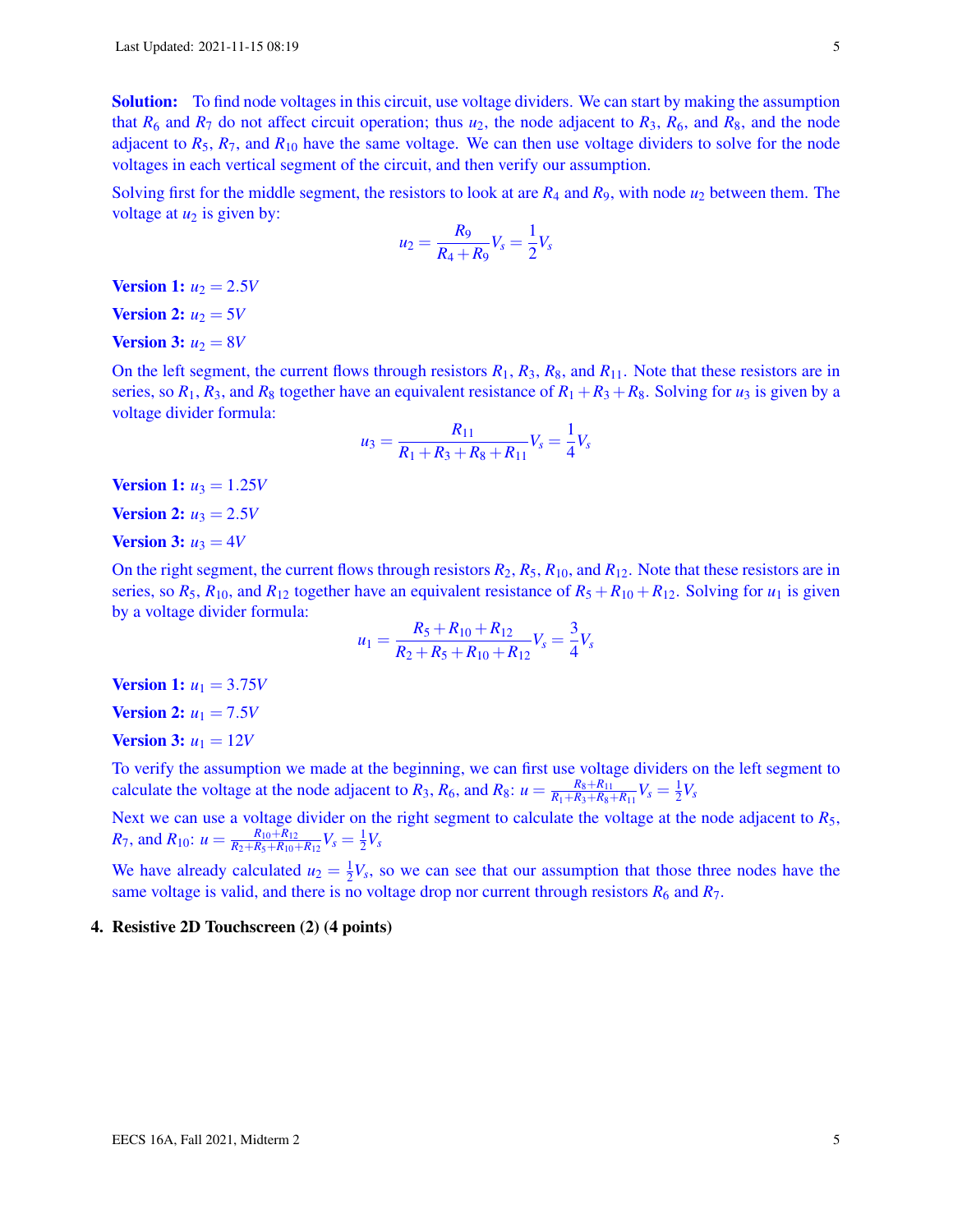

Using the above circuit schematics, indicate which node voltages, if any, will change if the value of the given resistor is changed.

**Version 1:** By default, every resistor has the same resistance  $R = 500 \Omega$ .  $V_s = 5V$ .

**Version 2:** By default, every resistor has the same resistance  $R = 600 Ω$ .  $V_s = 4V$ .

Version 3: By default, every resistor has the same resistance  $R = 700$  Ω.  $V_s = 8V$ .

For each response, select a combination of the following values:  $u_1, u_2, u_3$ , None. For example, if  $u_1$  and  $u_2$ change, select "*u*1, *u*2". And if the node voltages are unchanged then you can select None.

(a) Version 1: $R_6$  is changed to  $R = 1000 \Omega$ , all others stay at  $R = 500 \Omega$ . Version 2: $R_6$  is changed to  $R = 1200 \Omega$ , all others stay at  $R = 600 \Omega$ .

**Version 3:***R*<sub>6</sub> is changed to *R* = 1400 Ω, all others stay at *R* = 700 Ω.

**Solution:** None. Note that the same solution applies to all versions of the quesion. When all the resistors except  $R_6$  remain the same, the voltages at  $u_2$ , the node adjacent to  $R_3$ ,  $R_6$ , and  $R_8$ , and the node adjacent to  $R_5$ ,  $R_7$ , and  $R_{10}$  are the same. Thus there is no voltage drop through  $R_6$ . Changing the value of  $R_6$  does not change any of the node voltages.

(b) Version 1:  $R_2$  is changed to  $R = 1000 \Omega$ ,  $R_5 = 0 \Omega$ , all others stay at  $R = 500 \Omega$ . Version 2:  $R_2$  is changed to  $R = 1200 \Omega$ ,  $R_5 = 0 \Omega$ , all others stay at  $R = 600 \Omega$ . Version 3:  $R_2$  is changed to  $R = 1400 \Omega$ ,  $R_5 = 0 \Omega$ , all others stay at  $R = 700 \Omega$ . **Solution:**  $u_1$ . Note that the same solution applies to all versions of the quesion. When  $R_2$  is doubled and  $R_5$  is set to 0 $\Omega$ , the voltage drop across  $R_2$  changes, thus changing  $u_1$  to  $\frac{1}{2}V_s$ , calculated using a voltage divider equation:

$$
u_1 = \frac{R_5 + R_{10} + R_{12}}{R_2 + R_5 + R_{10} + R_{12}} V_s = \frac{1}{2} V_s
$$

However, this change does not impact the rest of the circuit as the total resistance across the resistors  $R_2$  and  $R_5$  in series does not change. Thus  $R_6$  and  $R_7$  still have no current across them, allowing the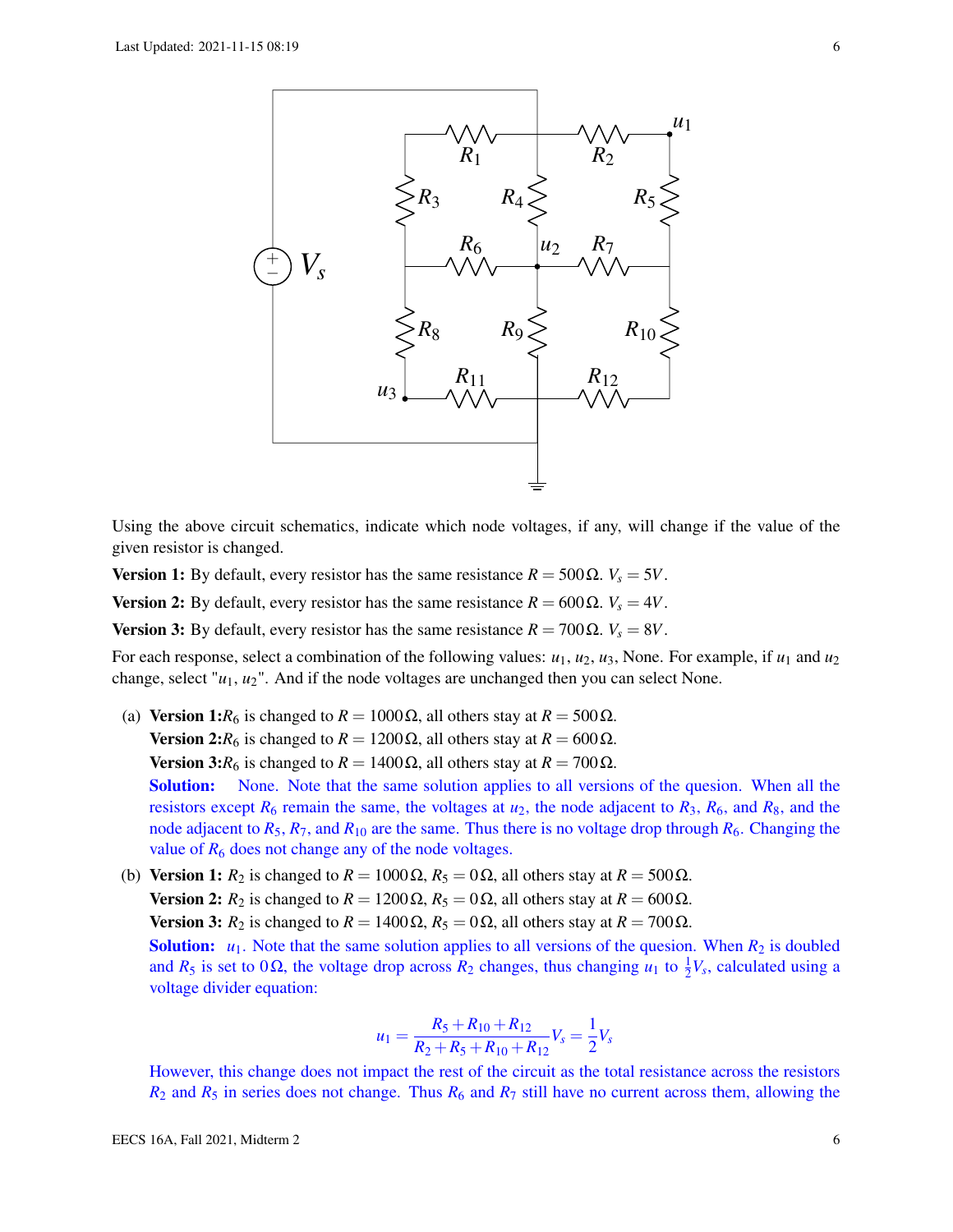other parts of the circuit to remain the same. The voltage at node  $u_2$  is, as before, given by  $\frac{1}{2}V_s$ . The voltage at node  $u_3$  is, as before, given by  $\frac{1}{4}V_s$ .

(c) Version 1:  $R_1$  is changed to  $R = 1000 \Omega$ ,  $R_2 = 1000 \Omega$ ,  $R_3 = R_5 = 0 \Omega$ , and all others stay at  $R = 500 \Omega$ . Version 2: *R*<sub>1</sub> is changed to  $R = 1200 \Omega$ ,  $R_2 = 1200 \Omega$ ,  $R_3 = R_5 = 0 \Omega$ , and all others stay at  $R = 600 \Omega$ . Version 3: *R*<sub>1</sub> is changed to  $R = 1400 \Omega$ ,  $R_2 = 1400 \Omega$ ,  $R_3 = R_5 = 0 \Omega$ , and all others stay at  $R = 700 \Omega$ . Solution: *u*<sub>1</sub>. Note that the same solution applies to all versions of the quesion. Similar to part b, when  $R_1$  is doubled and  $R_3$  is set to 0 $\Omega$ , the voltage at the node adjacent to  $R_3$ ,  $R_6$ , and  $R_8$  can be given by

$$
u = \frac{R_8 + R_{11}}{R_1 + R_3 + R_8 + R_{11}} V_s = \frac{1}{2} V_s
$$

Similarly, doubling  $R_2$  and setting  $R_5$  to  $0\Omega$  changes  $u_1$  but does not change the voltage at the node adjacent to  $R_5$ ,  $R_7$ , and  $R_{10}$ . Thus there is no current through  $R_6$  and  $R_7$  and the voltage at node  $u_2$  is, as before, given by  $\frac{1}{2}V_s$ . The voltage at node  $u_3$  is, as before, given by  $\frac{1}{4}V_s$ . Thus this change affects node  $u_1$  but  $u_2$  and  $u_3$  have the same voltage values as before.

(d) Version 1:  $R_4$  is changed to  $R = 1000 \Omega$ , and all others stay at  $R = 500 \Omega$ . **Version 2:**  $R_4$  is changed to  $R = 1200 Ω$ , and all others stay at  $R = 600 Ω$ .

**Version 3:**  $R_4$  is changed to  $R = 1400 \Omega$ , and all others stay at  $R = 700 \Omega$ .

Solution:  $u_1, u_2, u_3$ . Note that the same solution applies to all versions of the quesion. When the value of  $R_4$  is changed, there is current flowing through  $R_6$  and  $R_7$ . Thus using voltage dividers does not hold through the three vertical segments of the circuit. Because of this, the ratios we had previously used to calculate the values of  $u_1$ ,  $u_2$ , and  $u_3$  do not hold, thus all the node voltage values are different.

## 5. Resistor Equivalence (1) (2 points)

Choose the equivalent circuit to circuit 1, options A-E show potential simplified equivalent circuits.

Circuit 1 is equivalent to

Circuit 1:



#### Version 1:

A:



B: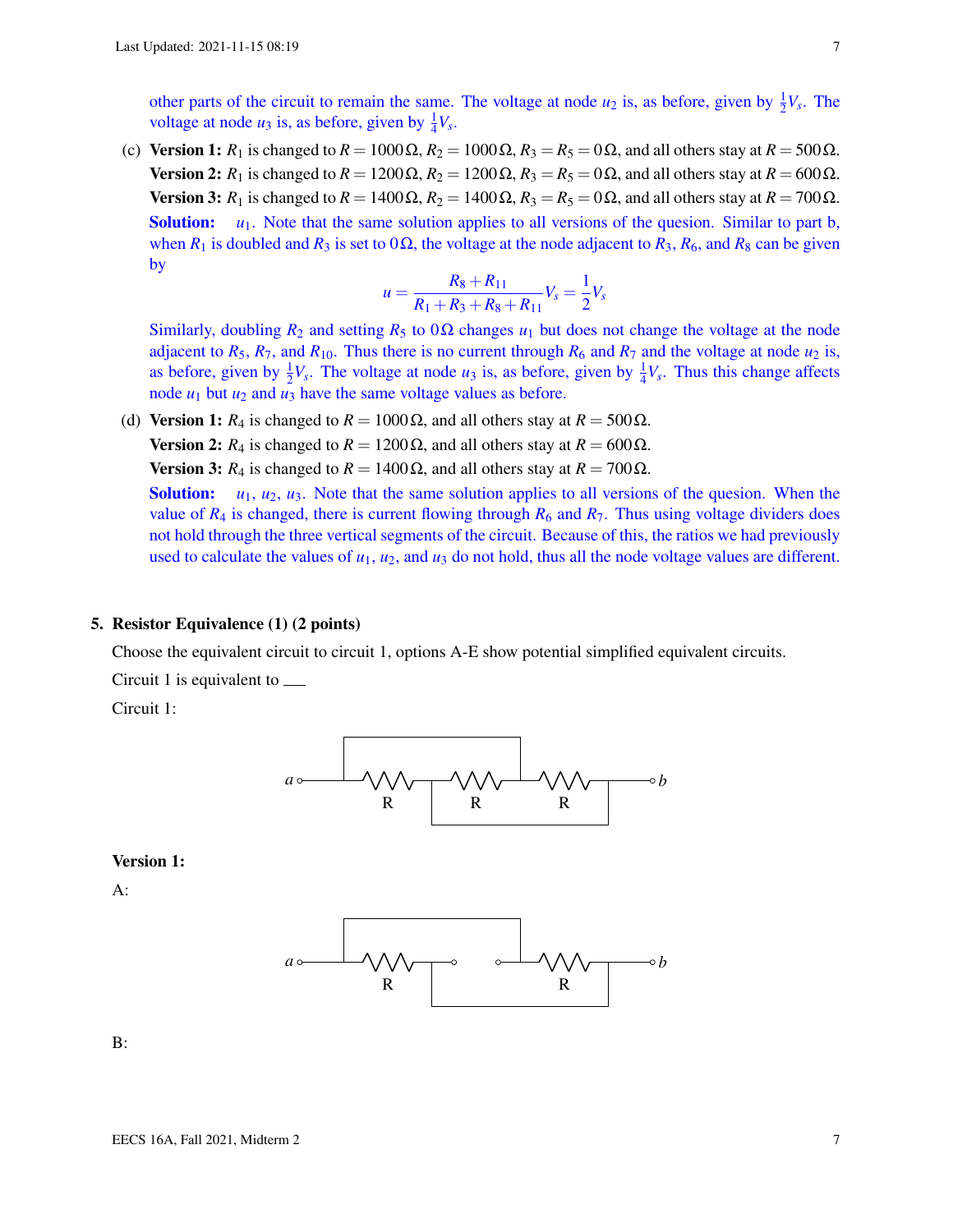





D:



E:

None of the above

## Solution:



In the above circuit, we can see that there are only two nodes (red and green). We can see that the red node is in fact a and the green node is in fact b. We can observe in the above circuit that one end of each resistor is connected to the red node and the other end of each resistor is connected to the green node.

Hence, the equivalent circuit is:

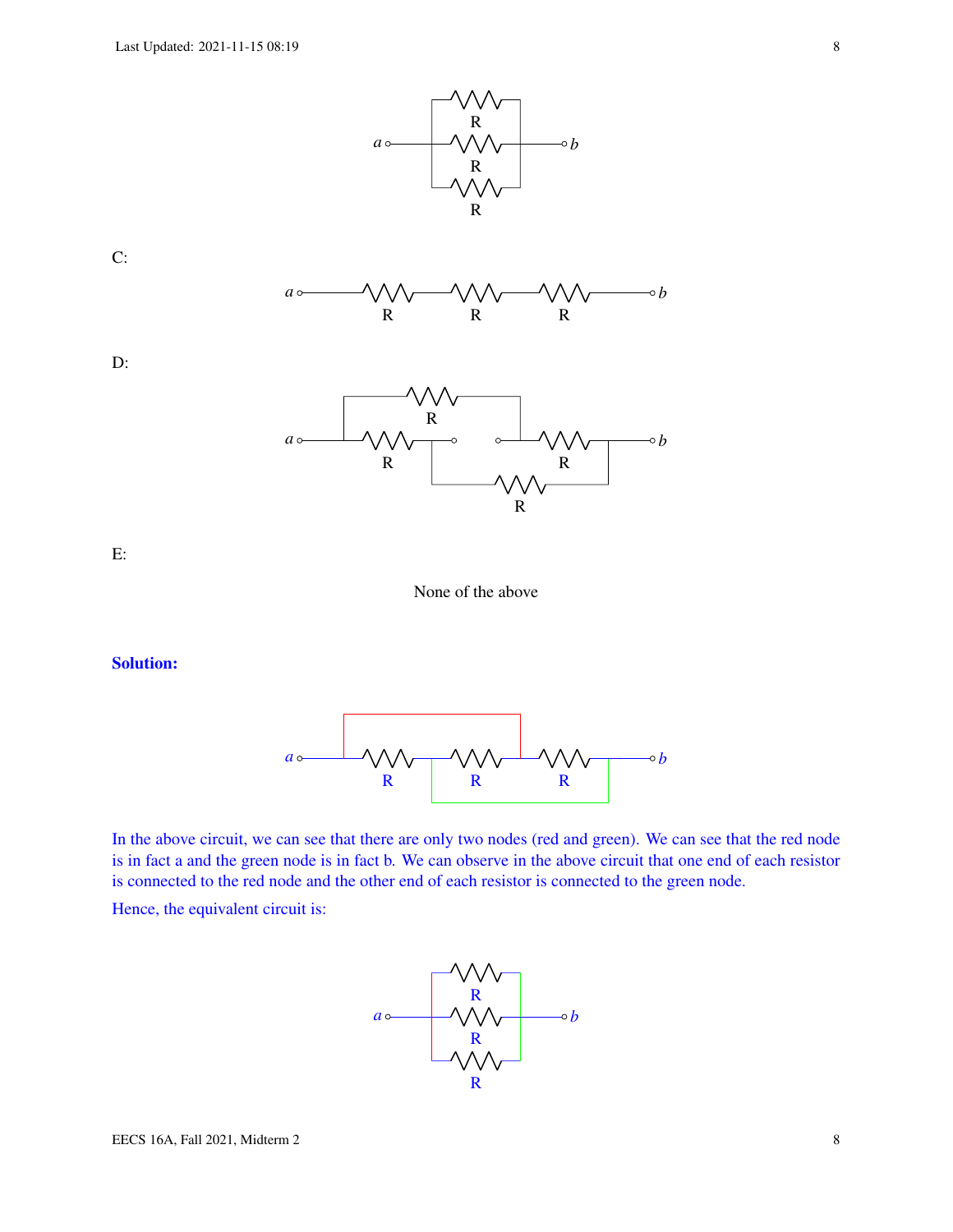Hence, the correct answer is: **Version 1:** option (B). Version 2: option (C). **Version 3:** option (A).

## 6. Resistor Equivalence (2) (2 points)

Version 1: The value of R for this question is 15*k*Ω. Version 2: The value of R for this question is 10*k*Ω. Version 3: The value of R for this question is 25*k*Ω.

The equivalent resistance of this circuit between nodes a and b is  $\_\ k\Omega$ .



Solution: We need to solve for the equivalent resistance between the terminals a and b for the following circuit (given that  $R = 10k\Omega$ ):



In the above circuit, we can see that the two red resistors are in parallel, hence they can be combined into one resistor with equivalent resistance:

$$
R_{eq} = (R||R) = \frac{R}{2}
$$

The new equivalent circuit is:

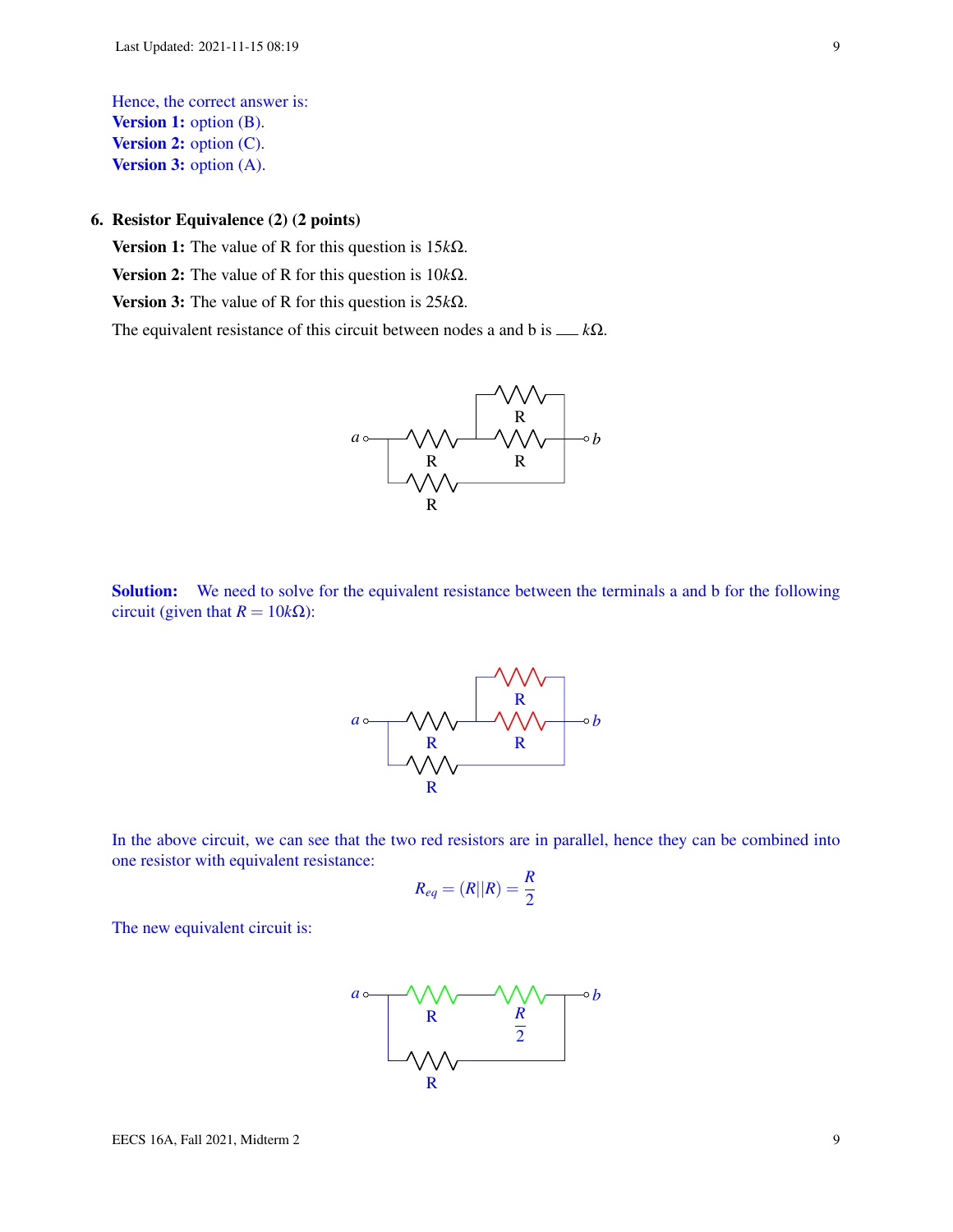In the above circuit, we can see that the two green resistors are in series, hence they can be combined into one resistor with equivalent resistance:

$$
R_{eq} = (R + \frac{R}{2}) = \frac{3R}{2}
$$

The new equivalent circuit is:



In the above circuit, we can see that the two resistors are in parallel, hence they can be combined into one resistor with equivalent resistance *Req*, which is the equivalent resistance between a and b:

$$
R_{eq} = R_{ab} = (R||\frac{3R}{2}) = \frac{3R}{5}
$$

Version 1:

$$
R_{eq} = \frac{3R}{5} = \frac{3}{5}15k\Omega = 9k\Omega
$$

Version 2:

$$
R_{eq} = \frac{3R}{5} = \frac{3}{5}10k\Omega = 6k\Omega
$$

Version 3:

$$
R_{eq} = \frac{3R}{5} = \frac{3}{5}25k\Omega = 15k\Omega
$$

## 7. Capacitance Equivalence (2 points)

Calculate the equivalent capacitance of the following circuit between nodes a and b given the corresponding capacitance.

**Version 1:** Assuming that the capacitance values are  $C_0 = 35 \mu$ F and  $C_1 = C_2 = 10 \mu$ F.

Version 2: Assuming that the capacitance values are  $C_0=15\mu$ F and  $C_1=C_2=20\mu$ F.

Version 3: Assuming that the capacitance values are  $C_0=10\mu F$  and  $C_1=C_2=20\mu F$ .

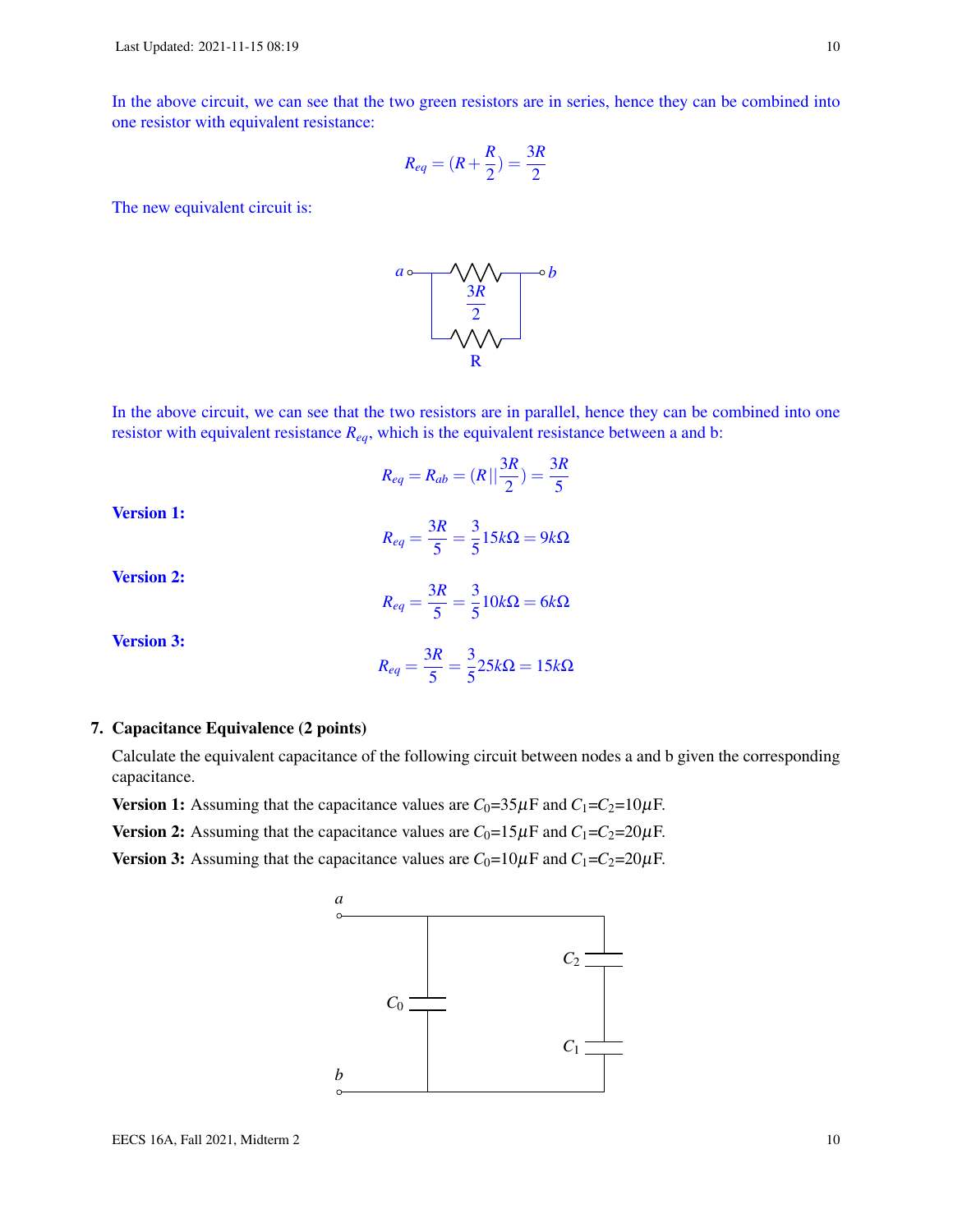**Solution:** To get the equivalent capacitance  $C_{ab}$ , we can first combine  $C_1$  and  $C_2$ . They are in series, so we use the parallel operator:

$$
C_{12} = \frac{C_1 C_2}{C_1 + C_2}
$$

**Version 1:**  $C_{12} = 5 \mu F$ **Version 2:**  $C_{12} = 10 \mu F$ **Version 3:**  $C_{12} = 10 \mu F$ 



We will get  $C_{ab}$  by combining  $C_{12}$  and  $C_0$ . They are in parallel, so we sum their capacitance together: **Version 1:**  $C_{ab} = C_{12} + C_0 = 40 \mu F$ **Version 2:**  $C_{ab} = C_{12} + C_0 = 25 \mu F$ **Version 3:**  $C_{ab} = C_{12} + C_0 = 20 \mu F$ 

The following diagram is related to the next two questions. A micro-electromechanical systems (MEMS) accelerometer can be modeled as two plates–a fixed plate and a moving plate–connected by a spring, shown below. As acceleration changes, the force exerted on the moving plate changes, and the distance between the plates also changes. We can detect this physical change in distance by measuring the capacitance between the two plates. You can assume that  $\varepsilon = \varepsilon_0$  where  $\varepsilon_0$  is the permittivity of free space.



## 8. Accelerometer - Physical Capacitors (2 points)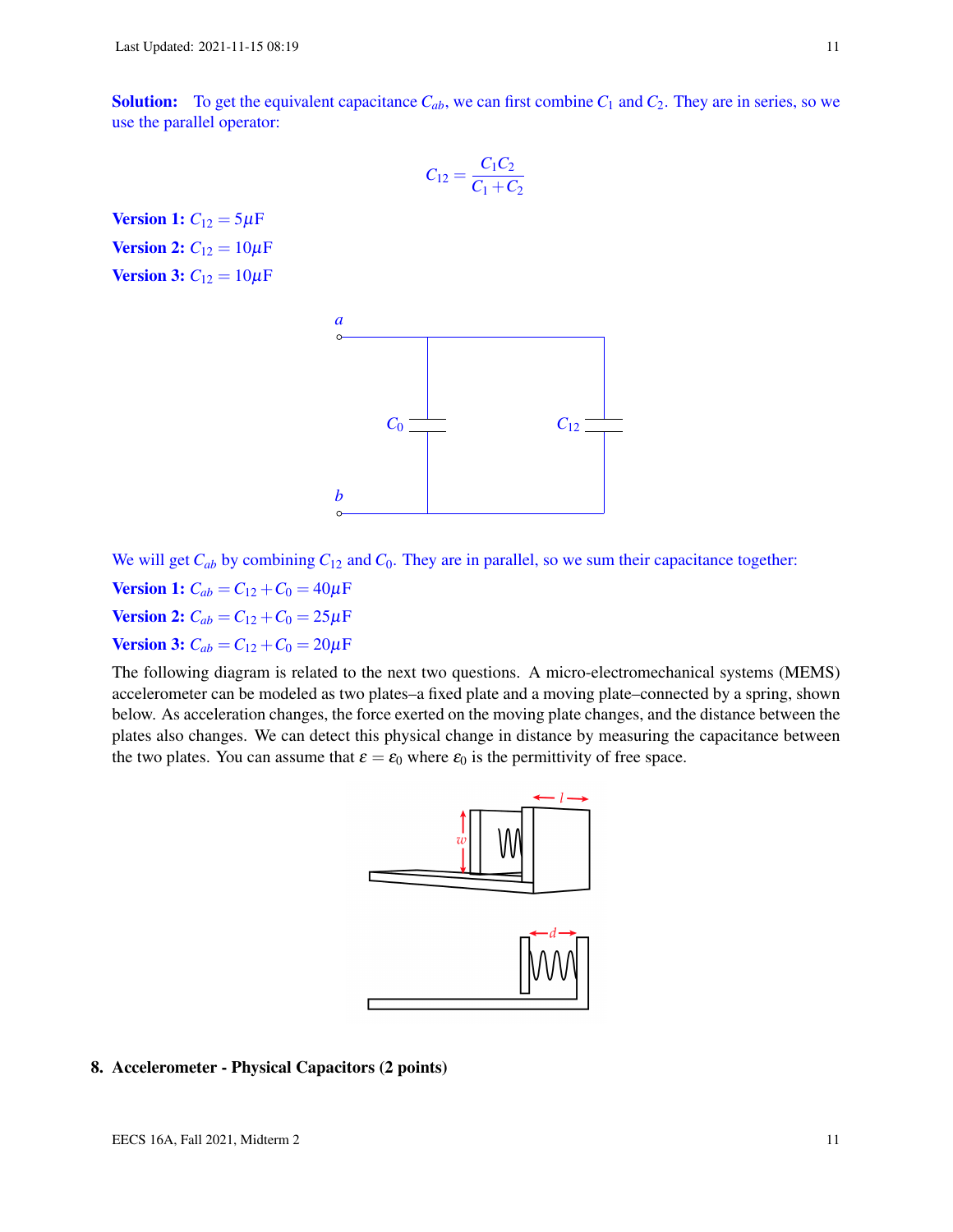At 0g acceleration, the two plates have distance  $d = d_0$  between them. What is the capacitance between the two accelerometer plates?

## Solution:

$$
C_0 = \varepsilon_0 \frac{wl}{d_0}
$$

## 9. Accelerometer - Physical Capacitors (2 points)

**Version 1:** At 1g acceleration, the two plates have distance  $d = 2d_0$  between them. How does the capacitance change from the 0g case?

**Version 2:** At 1g acceleration, the two plates have distance  $d = 4d_0$  between them. How does the capacitance change from the 0g case?

Version 3: At 1g acceleration, the two plates have distance  $d = 0.5d_0$  between them. How does the capacitance change from the 0g case?

## Solution:

Version 1: Capacitance is halved.

$$
C_1 = \varepsilon_0 \frac{wl}{2d_0} = \frac{1}{2}C_0
$$

Version 2: Capacitance is divided by four.

$$
C_1=\epsilon_0\frac{wl}{4d_0}=\frac{1}{4}C_0
$$

Version 3: Capacitance is doubled.

$$
C_1 = \varepsilon_0 \frac{wl}{0.5d_0} = 2C_0
$$

## 10. Physical Resistors (3 points)

**Version 1:** Using the rectangular prism  $(h = 1)$ mm,  $w = 4$ mm,  $l = 10$ mm) made using carbon film ( $\rho =$  $50 \times 10^{-4} \Omega$ m) as a resistor, measuring the resistance across which two opposing faces of the prism will result in  $R = 2\Omega$ ? Note that mm =  $10^{-3}$ m.

Version 2: Using the rectangular prism  $(h = 1$ mm,  $w = 4$ mm,  $l = 10$ mm) made using carbon film ( $\rho =$  $50 \times 10^{-4} \Omega$ m) as a resistor, measuring the resistance across which two opposing faces of the prism will result in  $R = 12.5\Omega$ ? Note that mm =  $10^{-3}$ m.

**Version 3:** Using the rectangular prism  $(h = 1)$ mm,  $w = 4$ mm,  $l = 10$ mm) made using carbon film ( $\rho =$  $50 \times 10^{-4} \Omega$ m) as a resistor, measuring the resistance across which two opposing faces of the prism will result in  $R = 0.125\Omega$ ? Note that mm =  $10^{-3}$ m.

**Version 4:** Using the rectangular prism  $(h = 1$ mm,  $w = 4$ mm,  $l = 10$ mm) made using carbon film ( $\rho =$  $50 \times 10^{-4} \Omega$ m) as a resistor, measuring the resistance across which two opposing faces of the prism will result in  $R = 5\Omega$ ? Note that mm =  $10^{-3}$ m.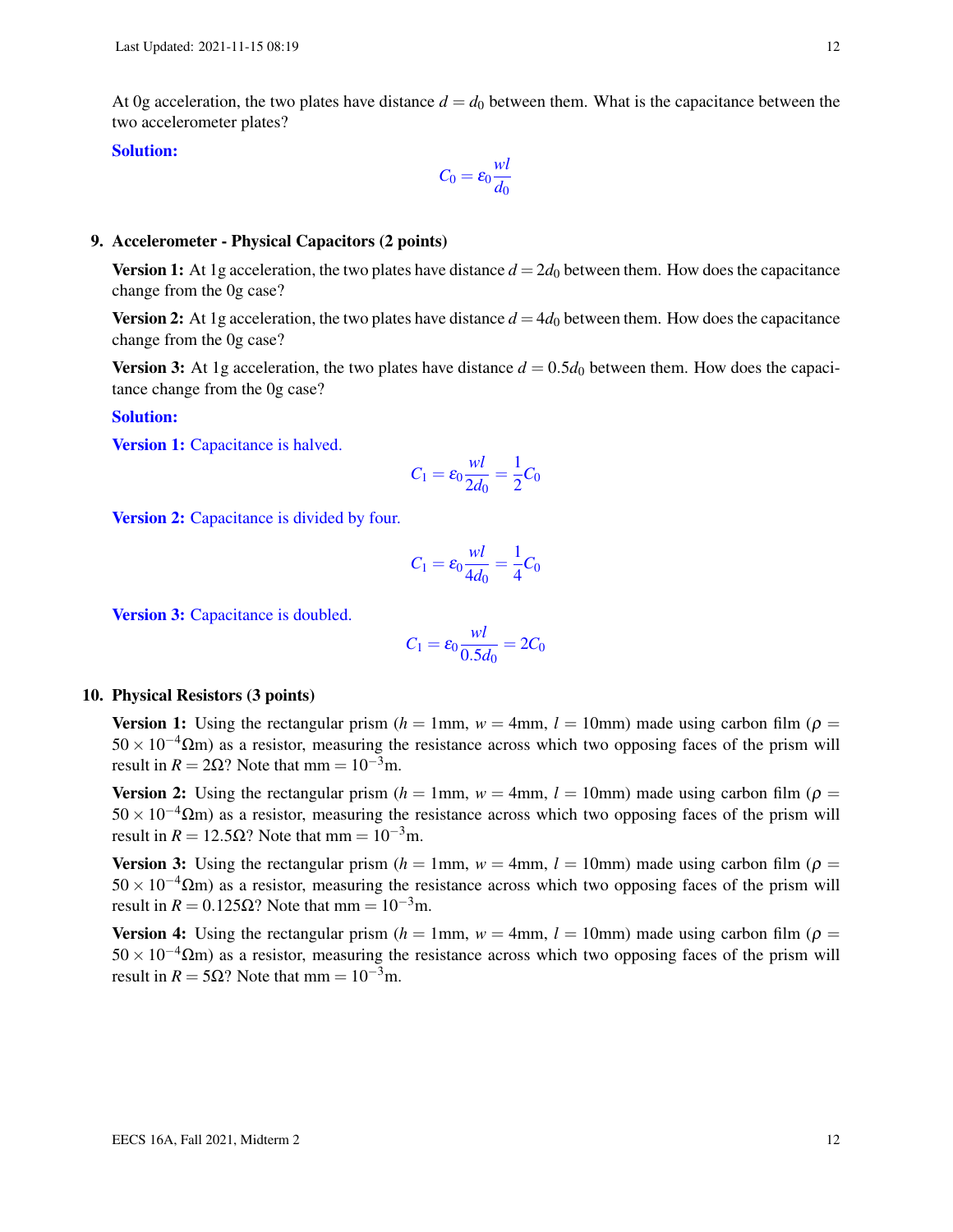

## Solution:

**Version 1:** The key to this question is not just knowing the equation  $R = \rho \frac{L}{A}$  $\frac{L}{A}$ , but also which dimensions to use on the numerator and denominator of the equation. Here, the only configuration of *h*,*w*,*l* that yields  $R = 2\Omega$  is given by:

$$
R = \rho \frac{w}{hl} = 50 \times 10^{-4} \Omega m \frac{4 \times 10^{-3} m}{(1 \times 10^{-3} m)(10 \times 10^{-3} m)} = 2 \Omega
$$

Therefore, we should measure from the *F*3 face to the opposite face of the resistor.

Version 2: Here, the only configuration of  $h$ ,  $w$ ,  $l$  that yields  $R = 12.5\Omega$  is given by:

$$
R = \rho \frac{l}{hw} = 50 \times 10^{-4} \Omega m \frac{10 \times 10^{-3} m}{(1 \times 10^{-3} m)(4 \times 10^{-3} m)} = 12.5 \Omega
$$

Therefore, we should measure from the *F*1 face to the opposite face of the resistor.

Version 3: Here, the only configuration of *h*,*w*,*l* that yields  $R = 0.125Ω$  is given by:

$$
R = \rho \frac{h}{lw} = 50 \times 10^{-4} \Omega m \frac{1 \times 10^{-3} m}{(10 \times 10^{-3} m)(4 \times 10^{-3} m)} = 0.125 \Omega
$$

Therefore, we should measure from the *F*2 face to the opposite face of the resistor.

**Version 4:** Here, there is no configuration of *h*,*w*,*l* that yields  $R = 5Ω$ . In order to achieve this value, we would have to either change the material of the resistor or its dimensions.

## 11. Charge Sharing 1 (2 points)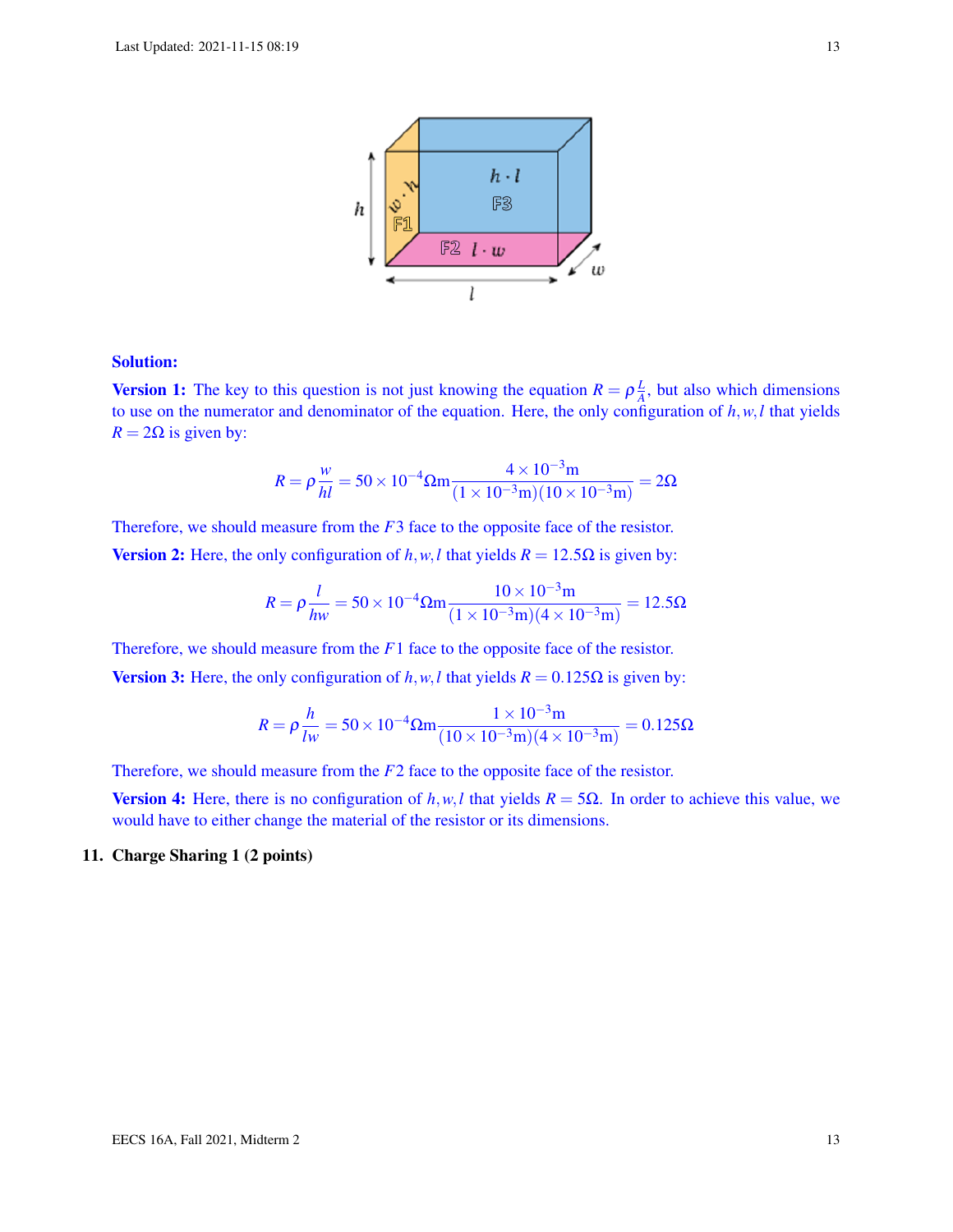

What will the above circuit look like after the phase 1 switches (labeled  $\phi$ 1) are closed? Note that phase 2 switches (labeled  $\phi$ 2) remain open.

A.

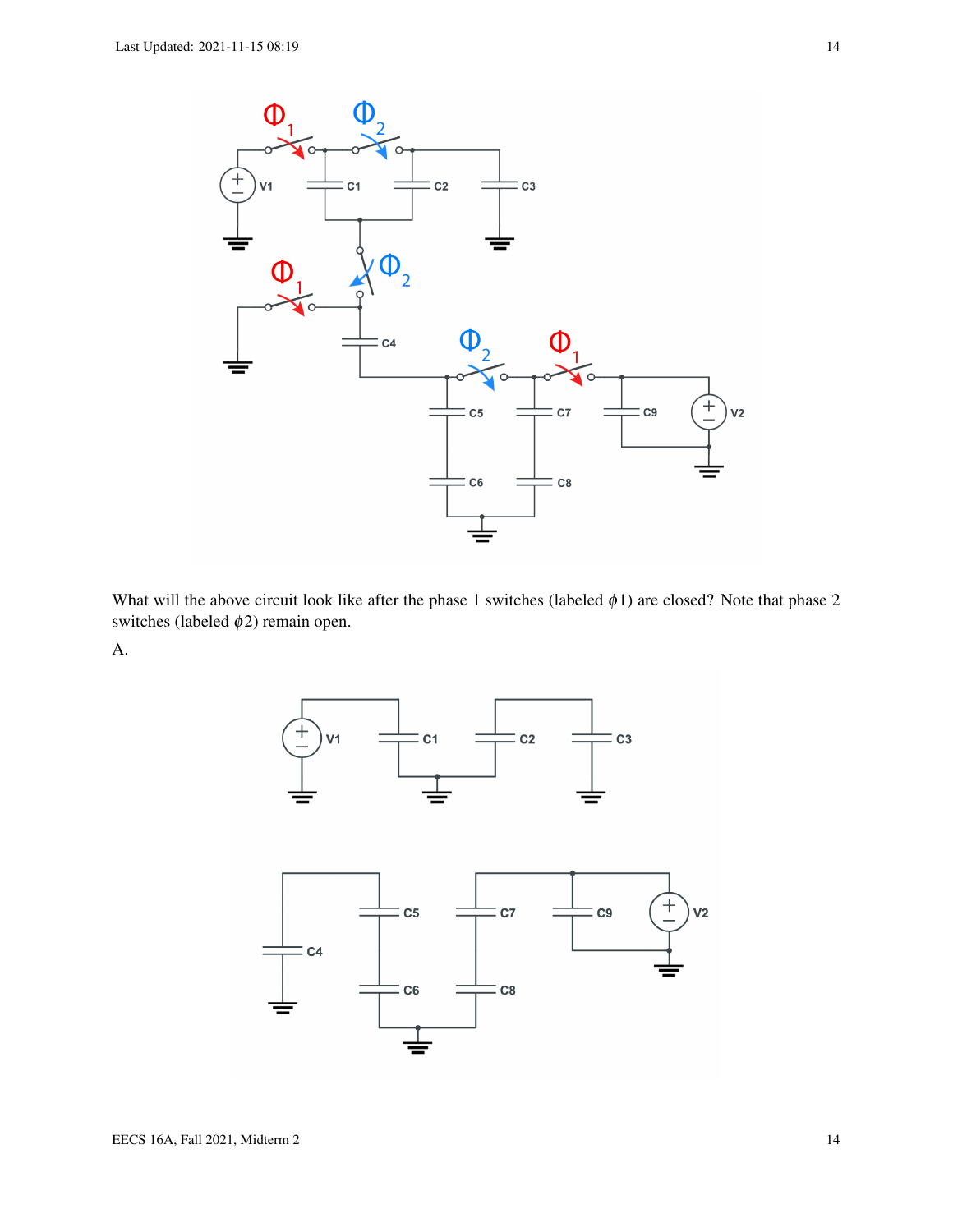



C.



## Solution: After phase 1, the circuit will look like the following: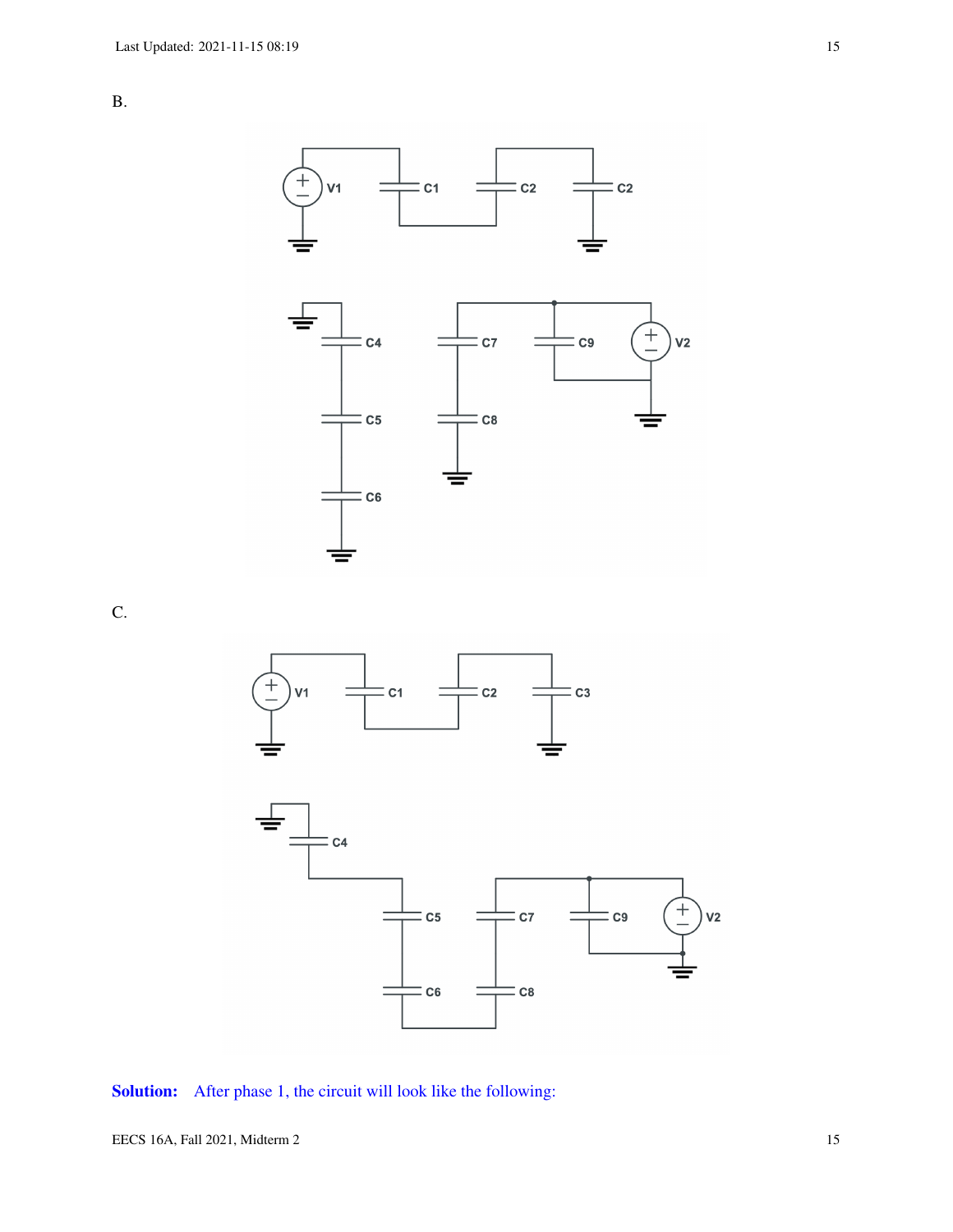

Correct answers: **Version 1:** option (A) **Version 2:** option (C) **Version 3:** option (B)

Some important notes to keep in mind when opening and closing switches:

- (a) Ground is shared throughout the circuit. Thus, you can split up parts of the circuit that are connected to the same ground. This has been done with  $C_5$ ,  $C_6$  and  $C_7$ ,  $C_8$ .
- (b) Do not introduce in new grounds to nodes. Even though the phase 2 switch connecting  $C_1||C_2$  to  $C_4$  is not closed, it is not replaced with a ground.



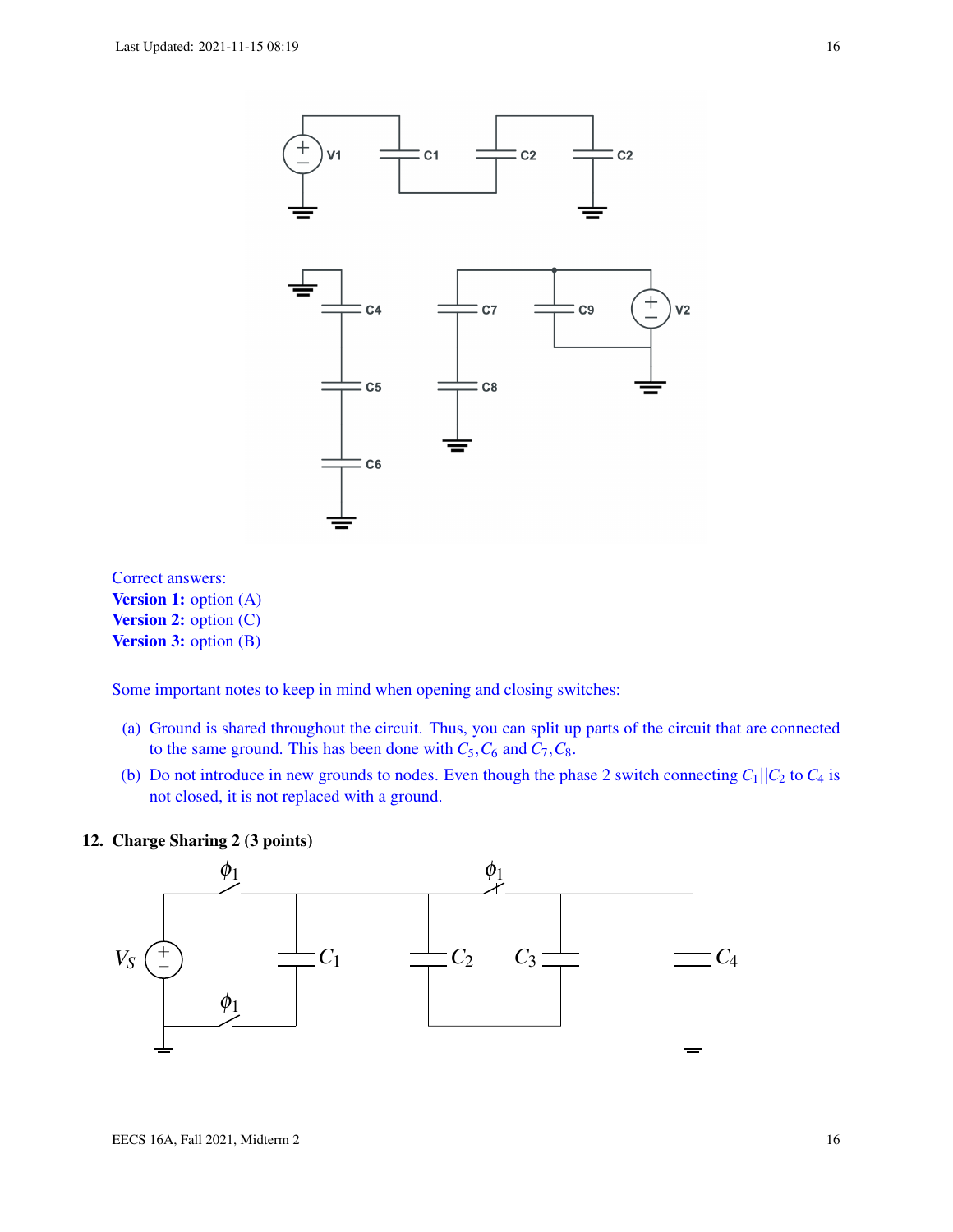**Version 1:** Assume  $V_s = 3V$  and  $C_1 = C_2 = C_3 = C_4 = 5F$ .

**Version 2:** Assume  $V_s = 2V$  and  $C_1 = C_2 = C_3 = C_4 = 3F$ .

**Version 3:** Assume  $V_s = 1V$  and  $C_1 = 1F$ ,  $C_2 = 2F$ ,  $C_3 = 3F$ ,  $C_4 = 4F$ . All capacitors are initially uncharged before the switches are closed. The switches are closed and the circuit reaches steady state.

(a) How much charge is on *C*<sup>4</sup> after the switches are closed?

#### Solution:

After the phase 1 switches close,  $C_1$ ,  $C_2$ ,  $C_3$ , and  $C_4$  are all attached to the top node, which is at a voltage of  $V_s$ .  $C_1$  and  $C_4$  are attached to ground on the other side, and  $C_2$  and  $C_3$  are attached to the node labeled  $U_x$ . Note that  $U_x$  is a floating node, thus we can use charge conservation.

The charge on  $C_4$  after closing the switch is the capacitance times the voltage across it:

 $Q_4 = C_4 * (V_s - 0)$ For **version 1**,  $Q_4 = 15V$ . For **version 2**,  $Q_4 = 6V$ For **version 3**,  $Q_4 = 4V$ 

(b) How much charge is on  $C_2$  after the switches are closed?

## Solution:

**Solution 1:** We can see that capacitors  $C_2$  and  $C_3$  are shorted out when the switch close. This makes the total voltage drop across the series combination equals to zero. And if the total voltage across both capacitors is zero then the voltage drop across both  $C_2$  and  $C_3$  is zero. This means that  $Q_2 = 0$  for all versions.

**Solution 2:** The charge on  $C_2$  after closing the switch is the capacitance times the voltage across it, and we can use charge conservation to solve for the unknown potential at  $U_x$  where  $U_x$  is the node connecting  $C_2$  and  $C_3$ :

 $Q_2 = C_2 * (V_s - U_x)$  Total charge on  $U_x$  after closing switches:  $Q_{total,1} = -C_2(V_s - U_x) - C_3(V_s - U_x)$  $U_x$ ) Total charge on  $U_x$  before closing switches (remember that capacitors are initially uncharged):  $Q_{total,0} = 0$  Thus:  $-C_2(V_s - U_x) = C_3(V_s - U_x)$  The previous equation is only valid iff  $V_s = U_x$  and for all other  $U_x$  values the equation will reduce to  $-C_2 = C_3$  which would not be valid. This means that the voltage drop across  $C_2$  is 0V. Hence the charge stored in  $C_2$  is zero. And this is true for **all versions.**  $Q_2 = C_2(V_s - U_x) = C_2(V_s - V_s) = 0$ 

#### 13. Charge Sharing 3 (6 points)

**Version 1:** In the following circuit, you are given that capacitors  $C_A$ ,  $C_B$ , and  $C_C$  have charges  $Q_A$ ,  $Q_B$ , and  $Q_C$  and stored in them, respectively, where the polarity of the charges are depicted in the schematics below. You are also told that  $C_A = C_B = C_C = 1F$  and the total charge at node *x* is  $Q_x = 4$  Coulombs and the total charge at node *y* is  $Q_x = 1$  Coulomb. What are the voltages at node  $y(V_y)$  and node  $x(V_x)$ ?

**Version 2:** In the following circuit, you are given that capacitors  $C_A$ ,  $C_B$ , and  $C_C$  have charges  $Q_A$ ,  $Q_B$ , and  $\mathcal{Q}_C$  and stored in them, respectively, where the polarity of the charges are depicted in the schematics below. You are also told that  $C_A = C_B = C_C = 1F$  and the total charge at node *x* is  $Q_x = 5$  Coulombs and the total charge at node *y* is  $Q_x = 2$  Coulomb. What are the voltages at node  $y(V_y)$  and node  $x(V_x)$ ?

**Version 3:** In the following circuit, you are given that capacitors  $C_A$ ,  $C_B$ , and  $C_C$  have charges  $Q_A$ ,  $Q_B$ , and  $\mathcal{Q}_C$  and stored in them, respectively, where the polarity of the charges are depicted in the schematics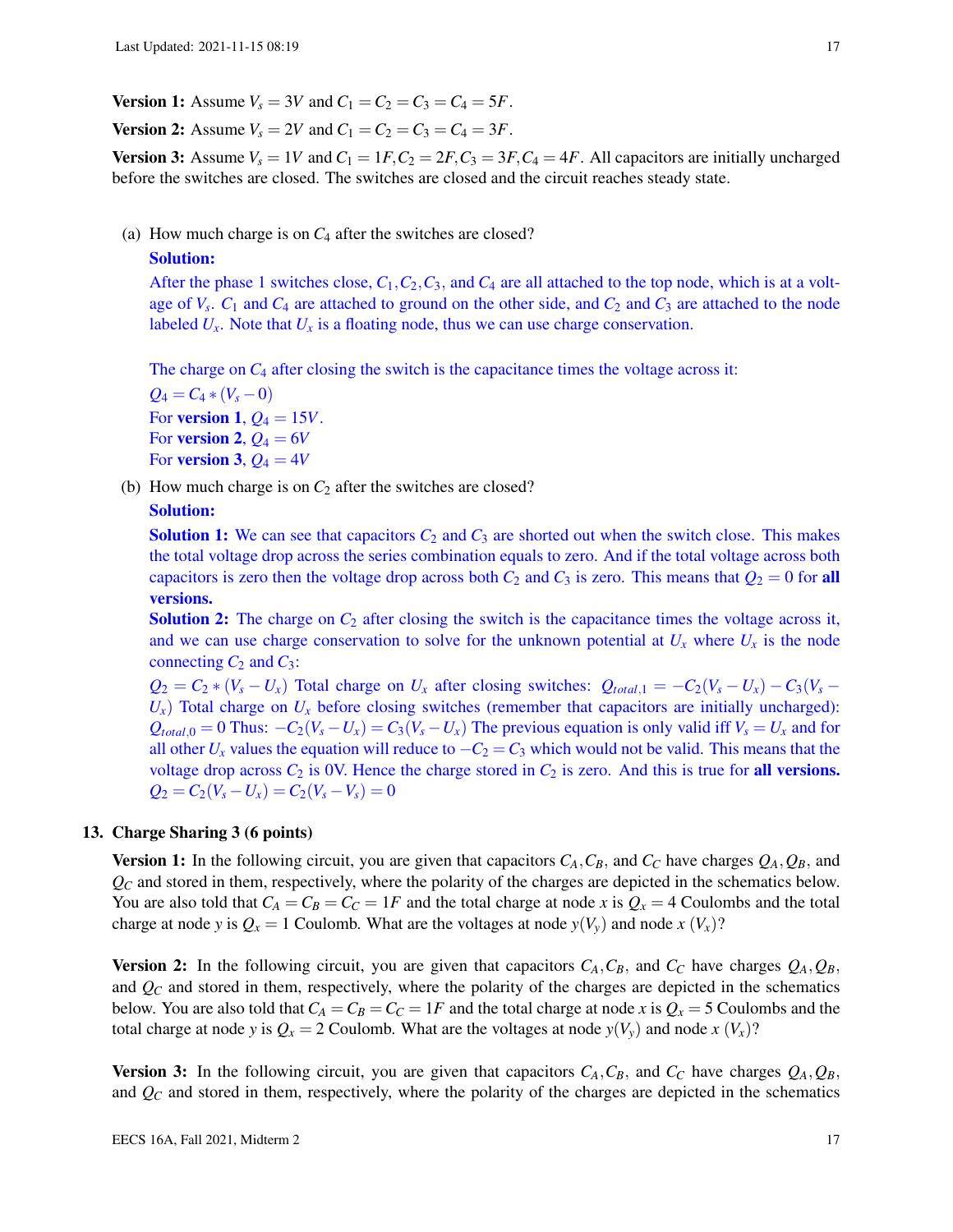below. You are also told that  $C_A = C_B = C_C = 1F$  and the total charge at node *x* is  $Q_x = 7$  Coulombs and the total charge at node *y* is  $Q_x = 4$  Coulomb. What are the voltages at node  $y(V_y)$  and node  $x(V_x)$ ?



#### Solution:

In the above circuit,  $C_A$  and  $C_B$  contribute to the charge on node *x*. Recall that the charge on a capacitor is equal to the capacitance times the voltage across the capacitor:

$$
Q_X = Q_A + Q_B
$$
  

$$
Q_X = C_A(V_X - 0) + C_B(V_X - V_y)
$$

Similarly, *C<sup>B</sup>* and *C<sup>C</sup>* contribute to the charge on node *y*. Pay attention to the polarity of the capacitors. Now, the negative plate of  $C_B$  is connected to *y*, thus  $Q_B$  is negative:

$$
Q_Y = -Q_B + Q_C
$$
  

$$
Q_Y = -C_B(V_x - V_y) + C_C(V_y)
$$

Now we have two equations with two unknowns, and we can solve. Solving is easiest when you plug in known values first.  $C_A = C_B = C_C = 1F$ 

$$
Q_X = C_A(V_x - 0) + C_B(V_x - V_y) \Rightarrow Q_X = V_x + V_x - V_y = 2V_x - V_y
$$
  

$$
Q_Y = -C_B(V_x - V_y) + C_C(V_y) \Rightarrow Q_Y = -V_x + V_y + V_y = -V_x + 2V_y
$$

Using substitution, we get: Version 1:

$$
V_x = 3V
$$
  

$$
V_y = 2V
$$

Version 2:

$$
V_x = 4V
$$

$$
V_y = 3V
$$

Version 3:

$$
V_x = 6V
$$

$$
V_y = 5V
$$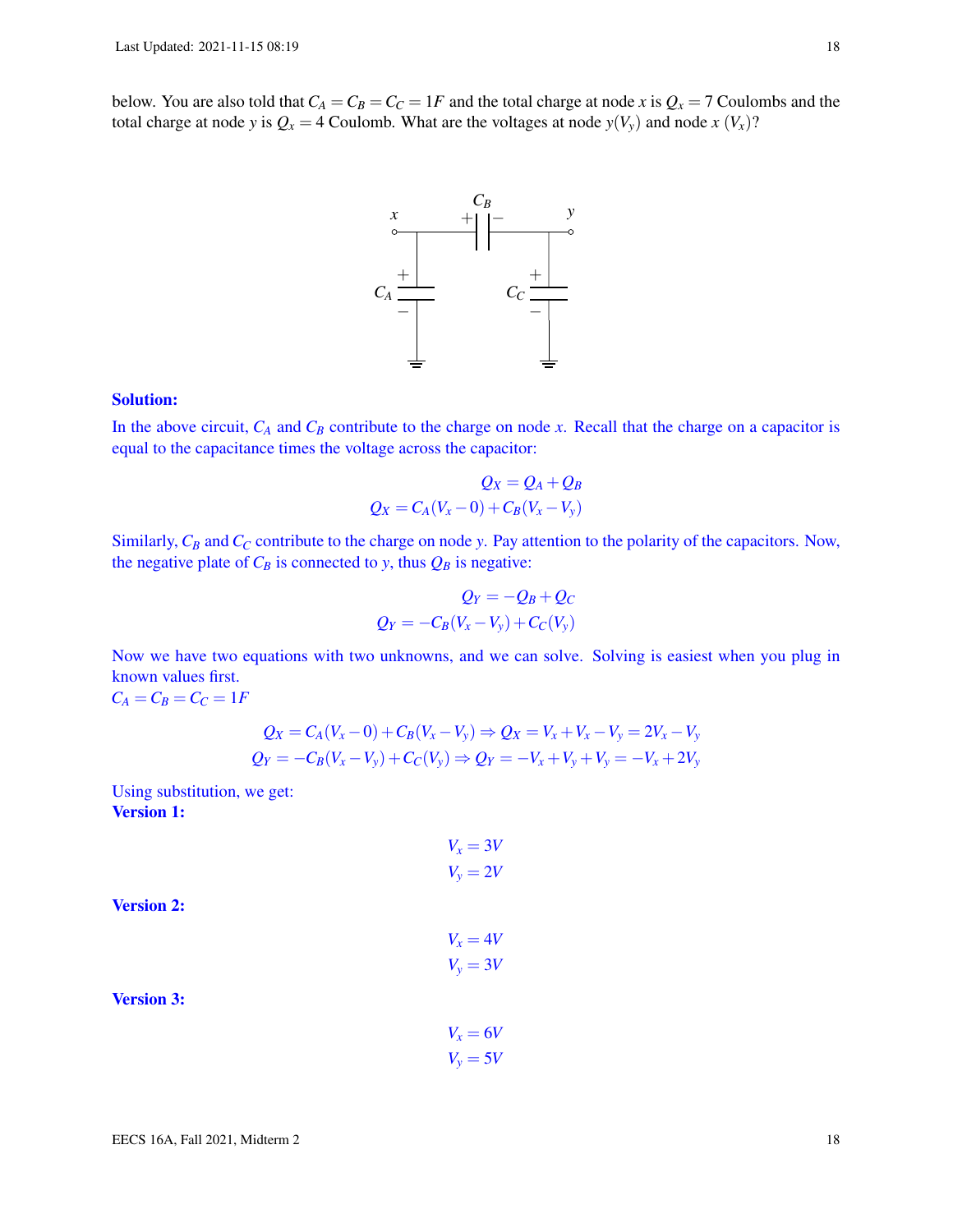## 14. Op Amps (5 points)

**Version 1:** Oscar has built the following circuit. What is the output  $V_{out}$  from his circuit when  $V_s = 5V$ ,  $R_1 = R_2 = R_3 = 1\Omega$ , and  $V_{in} = 6V$ ?

**Version 2:** Oscar has built the following circuit. What is the output  $V_{out}$  from his circuit when  $V_s = 5V$ ,  $R_1 = R_2 = R_3 = 4\Omega$ , and  $V_{in} = 5V$ ?

**Version 3:** Oscar has built the following circuit. What is the output  $V_{out}$  from his circuit when  $V_s = 6V$ ,  $R_1 = R_2 = R_3 = 2\Omega$ , and  $V_{in} = 7V$ ?



Solution:



Since our op amp is in negative feedback, we can apply the Golden Rules to find that the voltage at the − terminal is *Vin*. Applying KCL, we get:

$$
\frac{I_1 + I_2 = I_3}{R_1} + \frac{V_s - V_{in}}{R_2} = \frac{V_{in} - V_{out}}{R_3}
$$

Plugging in our given values, we get:

Version 1:

$$
\frac{5-6}{1} + \frac{5-6}{1} = \frac{6-V_{out}}{1}
$$

$$
0 = 8-V_{out}
$$

$$
V_{out} = 8V
$$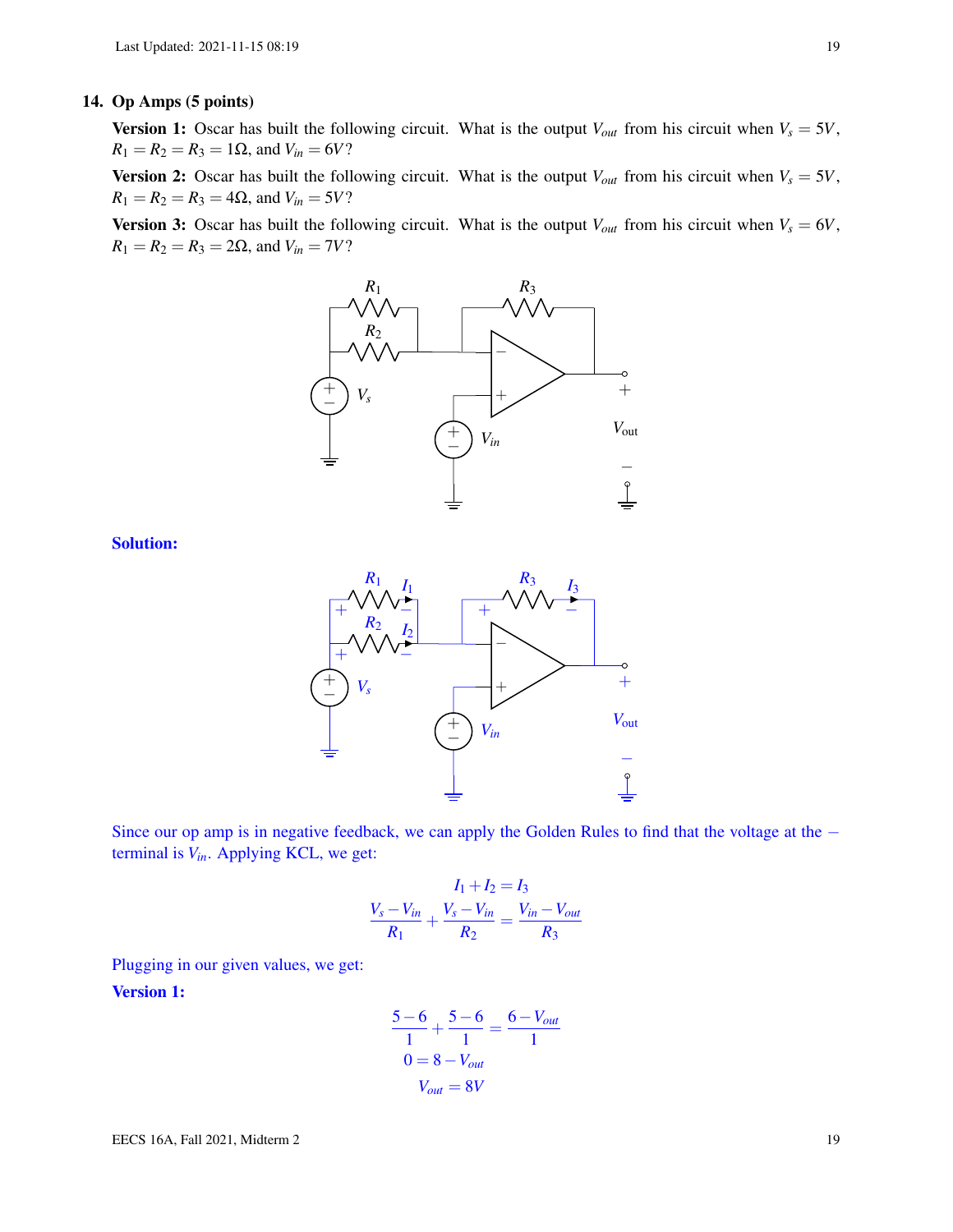Version 2:

$$
\frac{5-5}{4} + \frac{5-5}{4} = \frac{5-V_{out}}{4}
$$

$$
0 = 5-V_{out}
$$

$$
V_{out} = 5V
$$

Version 3:

$$
\frac{6-7}{2} + \frac{6-7}{2} = \frac{7 - V_{out}}{2}
$$

$$
0 = 9 - V_{out}
$$

$$
V_{out} = 9V
$$

#### 15. Op Amps (3 points)



**Version 1:** Alex has a  $V_{in} = 1.1V$  input voltage source, but wants an output  $V_{out} = 4.4V$  to power their Launchpad. They are planning to use the following circuit to implement that.

**Version 2:** Alex has a  $V_{in} = 1.1V$  input voltage source, but wants an output  $V_{out} = 3.3V$  to power their Launchpad. They are planning to use the following circuit to implement that.

**Version 3:** Alex has a  $V_{in} = 1.1V$  input voltage source, but wants an output  $V_{out} = 2.2V$  to power their Launchpad. They are planning to use the following circuit to implement that.

What resistance value *R* should Alex choose to get their desired voltage?

Solution:

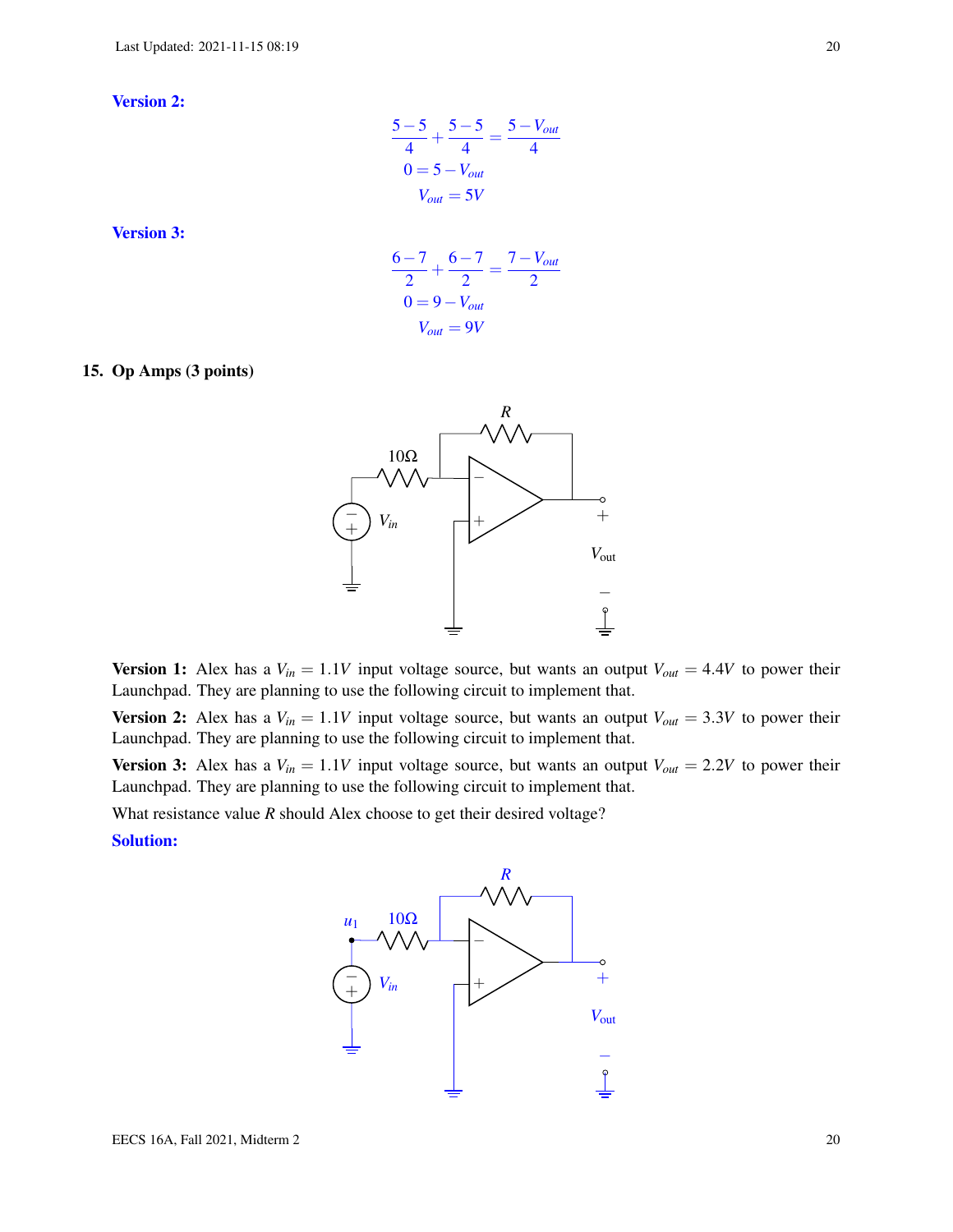Note that this circuit is the inverting amplifier op-amp topology, except that we flip the input *Vin*. From the notes, we know that  $V_{out} = -\frac{R}{10}u_1 = \frac{R}{10}V_{in} = 0.11R$ .

Version 1: Thus, in order for  $V_{out} = 4.4V$ , we must have  $R = 40\Omega$ . **Version 2:** Thus, in order for  $V_{out} = 3.3V$ , we must have  $R = 30\Omega$ . **Version 3:** Thus, in order for  $V_{out} = 2.2V$ , we must have  $R = 20\Omega$ .

## 16. Comparators (4 points)

For the circuit shown above (left), we aim to find the value of an unknown resistor from the comparator outputs. The right plot shows the measured  $V_{\text{out}}$  for  $V_{\text{in}}$  ranging from -10V to 10V and

**Version 1:**  $V_s = 4V$ 

**Version 2:**  $V_s = 3V$ 

## **Version 3:**  $V_s = 1$  V

What is the value of the unknown resistor?



**Solution:** For the comparator in this question, it outputs 5V (positive rail) when  $u_{+} > u_{-}$  and outputs -5V (negative rail) when  $u_+ < u_-$ . Notice that the turning point in the right plot happens when  $V_{in} = 5V$ , which means  $u_+ = u_- = V_s$  when  $V_{in} = 5V$ . Since  $u_+$  is connected to a voltage divider of  $V_{in}$ , we have

$$
u_{+}=V_{in}\frac{R_?}{1k\Omega+R_?}=V_{s}.
$$

Therefore  $R_? = \frac{1k\Omega \cdot V_s}{V_{in} - V_s}$  $\frac{1}{K} \frac{1}{V_{in} - V_{s}}$ . Version 1:  $V_s = 4V$ ,  $R_2 = 4k\Omega$ . *Version* 2:  $V_s = 3V$ , $R_? = 1.5kΩ$ . *Version* 3:  $V_s = 1V$ , $R_? = 0.25kΩ$ 

## 17. Comparators 2 (4 points)

Now, we want to find the value of an unknown capacitor using the comparator outputs. For the circuit shown above (left), Version 1:  $I_{in} = 1\mu A$ , Version 2:  $I_{in} = 3\mu A$ , Version 3:  $I_{in} = 0.5\mu A$  and the initial voltage across the capacitor is 0 when  $t = 0$ . The plot of  $V_{out}(t)$  for time *tt* from 0-10s is shown on the right. Note that  $\mu = 10^{-6}$ . What is the value of the capacitor?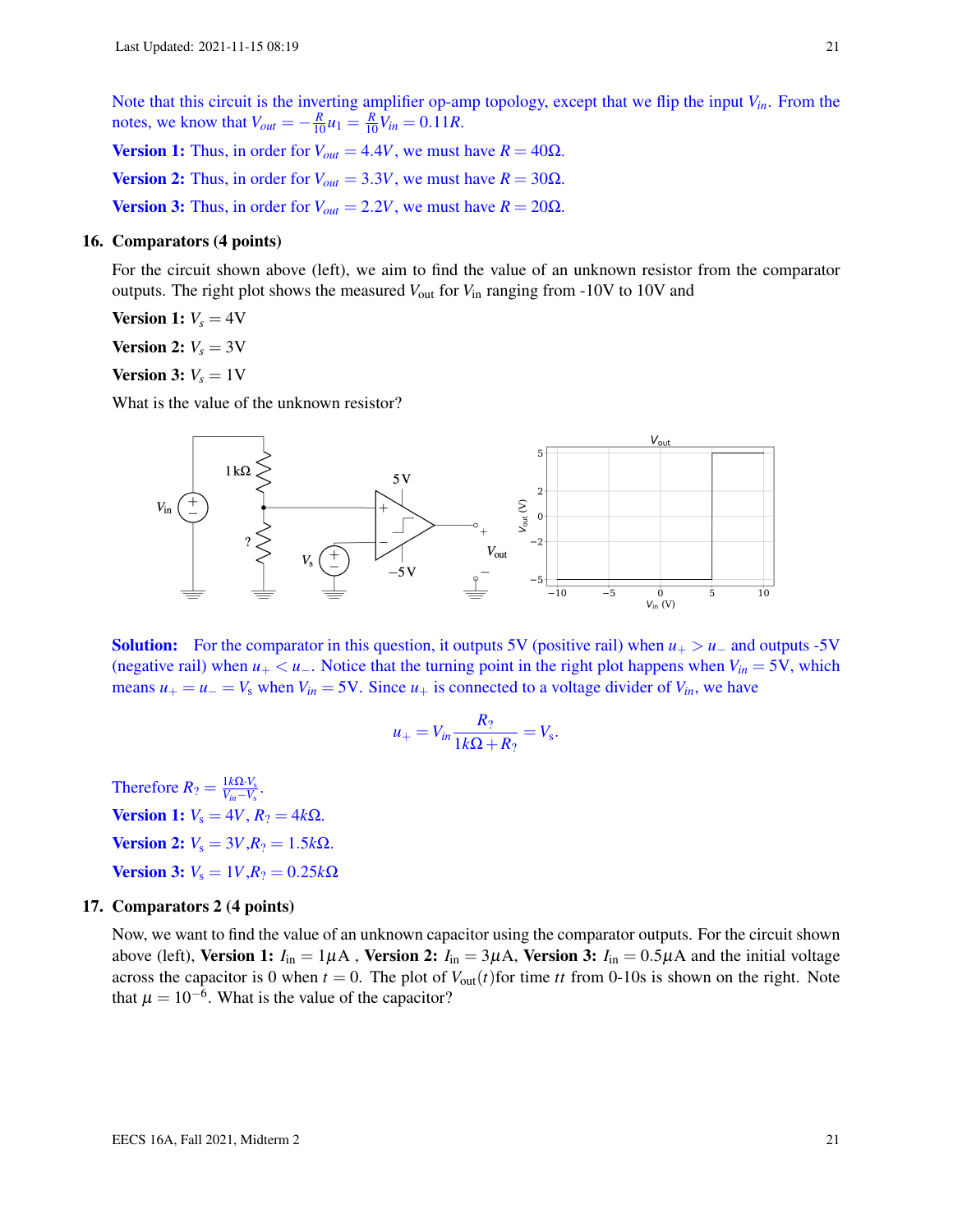

**Solution:** As shown in the left plot, the current source  $I_{in}$  is charging the unknown capacitor  $C$  over time, the charges on *C* at time *t* equals to the integral of current over time:  $Q_C(t) = \int I_{in} dt = I_{in}t$ . Therefore, we have  $u_+(t) = V_C(t) = \frac{Q_C(t)}{C} = \frac{I_{int}}{C}$ . The turning point in the right graph is 6s, which means  $V_C(6s) = \frac{I_{in}6s}{C}$  $u_+ = u_- = 3V$ .

**Version 1:**  $C = I_{in} \frac{6s}{3V} = 2\mu F$ **Version 2:**  $C = I_{in} \frac{6s}{3V} = 6\mu F$ **Version 3:**  $C = I_{in} \frac{6s}{3V} = 1 \mu F$ 

## 18. Superposition (4 points)

Find the current  $i_3$  in the circuit diagram.

Version 1: Note that *V<sub>s</sub>*=15 V, *I<sub>s</sub>*=4.5 A,  $R_1$ = $R_2$ =10 Ω, and  $R_3$ = $R_4$ =5 Ω. Version 2: Note that  $V_s = 15$  V,  $I_s = 6$  A,  $R_1 = R_2 = 10$  Ω, and  $R_3 = R_4 = 5$  Ω. Version 3: Note that *V<sub>s</sub>*=15 V, *I<sub>s</sub>*=3 A, *R*<sub>1</sub>=*R*<sub>2</sub>=10 Ω, and *R*<sub>3</sub>=*R*<sub>4</sub>=5 Ω.



Solution: Solve the circuit using superposition.

(a) Zeroing out the current source.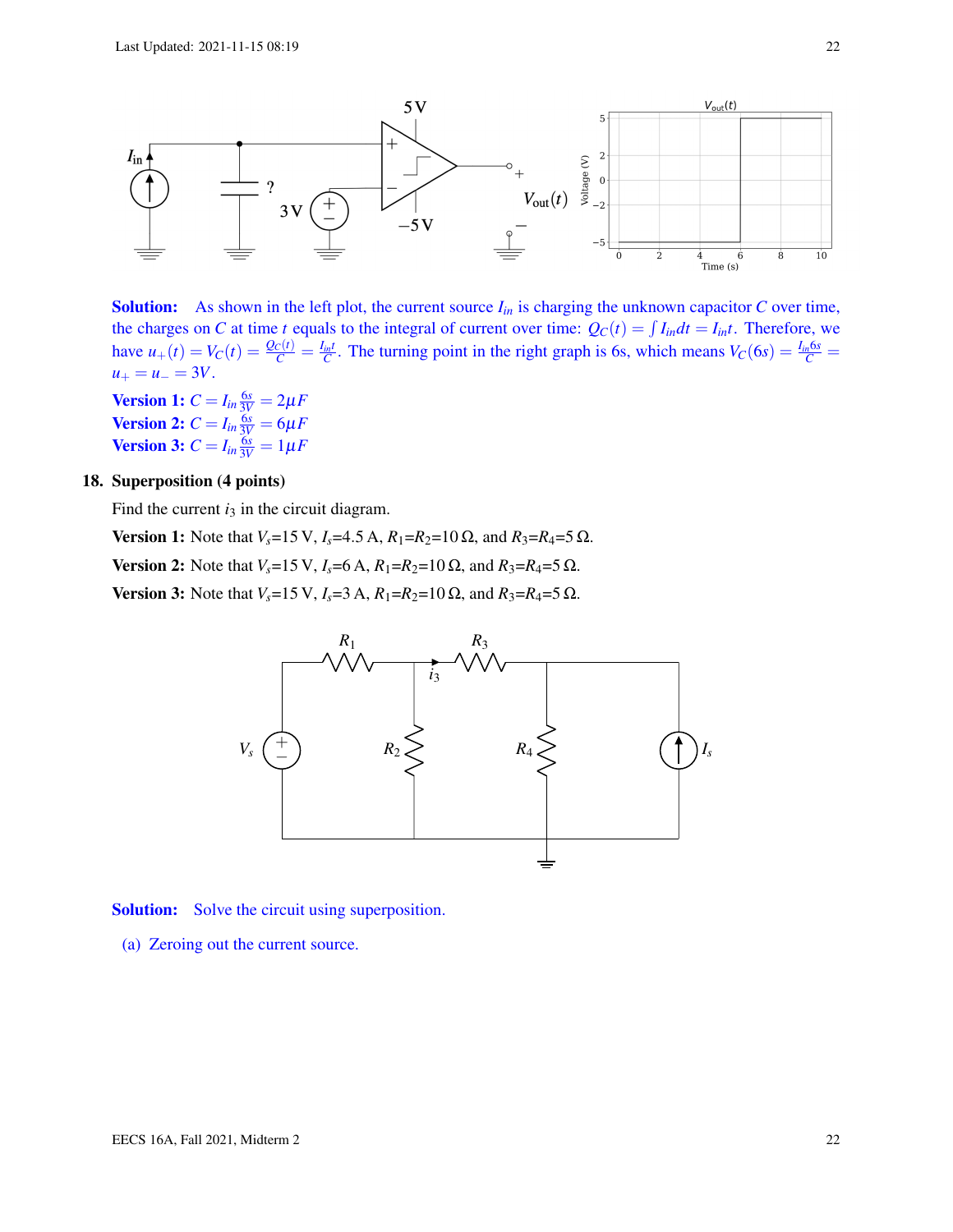

The above circuit is equivalent to:



From KVL, we have

$$
V_s = R_1 * 2i'_3 + R_2 * i'_3
$$
  
15 V = 10 $\Omega$  \* 2i'<sub>3</sub> + 10 $\Omega$  \* i'<sub>3</sub>  
 $i'_3$  = 0.5 A

and this is true for all versions of the problem.

(b) Zeroing out the voltage source:

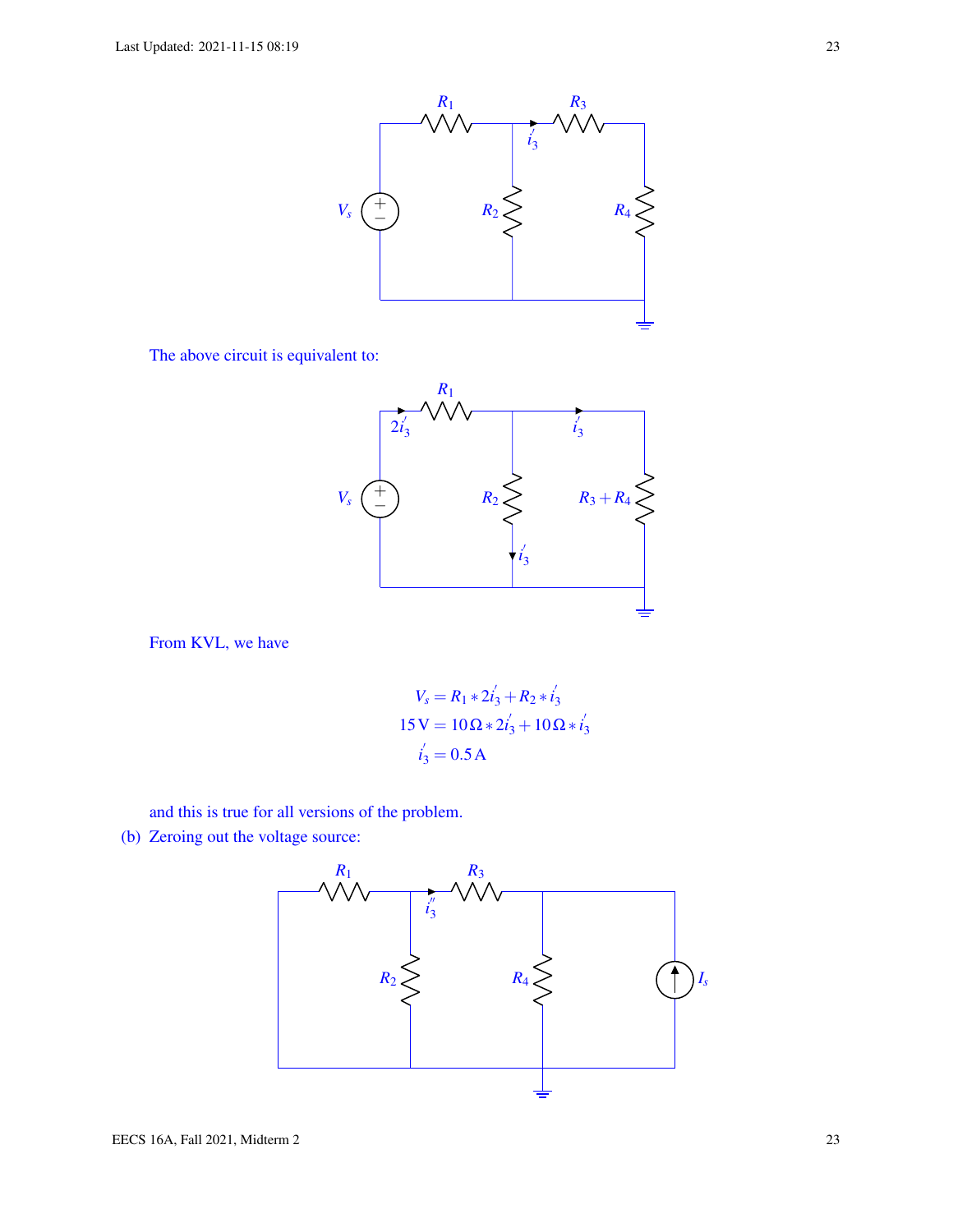The above circuit is equivalent to:



From KCL, we have

$$
i_3'' + 2i_3'' + I_s = 0
$$

Version 1:

 $i_3'' = -1.5A$ 

Version 2:

$$
i_3'' = -2A
$$

 $i_3'' = -1A$ 

Version 3:

Now, applying the principle of superposition, we have Version 1:

 $i_3 = i_3' + i_3'' = 0.5A - 1.5A = -1A$ 

Version 2:

 $i_3 = i_3' + i_3'' = 0.5A - 2A = -1.5A$ 

Version 3:

$$
i_3 = i'_3 + i''_3 = 0.5 \,\mathrm{A} - 1 \,\mathrm{A} = -0.5 \,\mathrm{A}
$$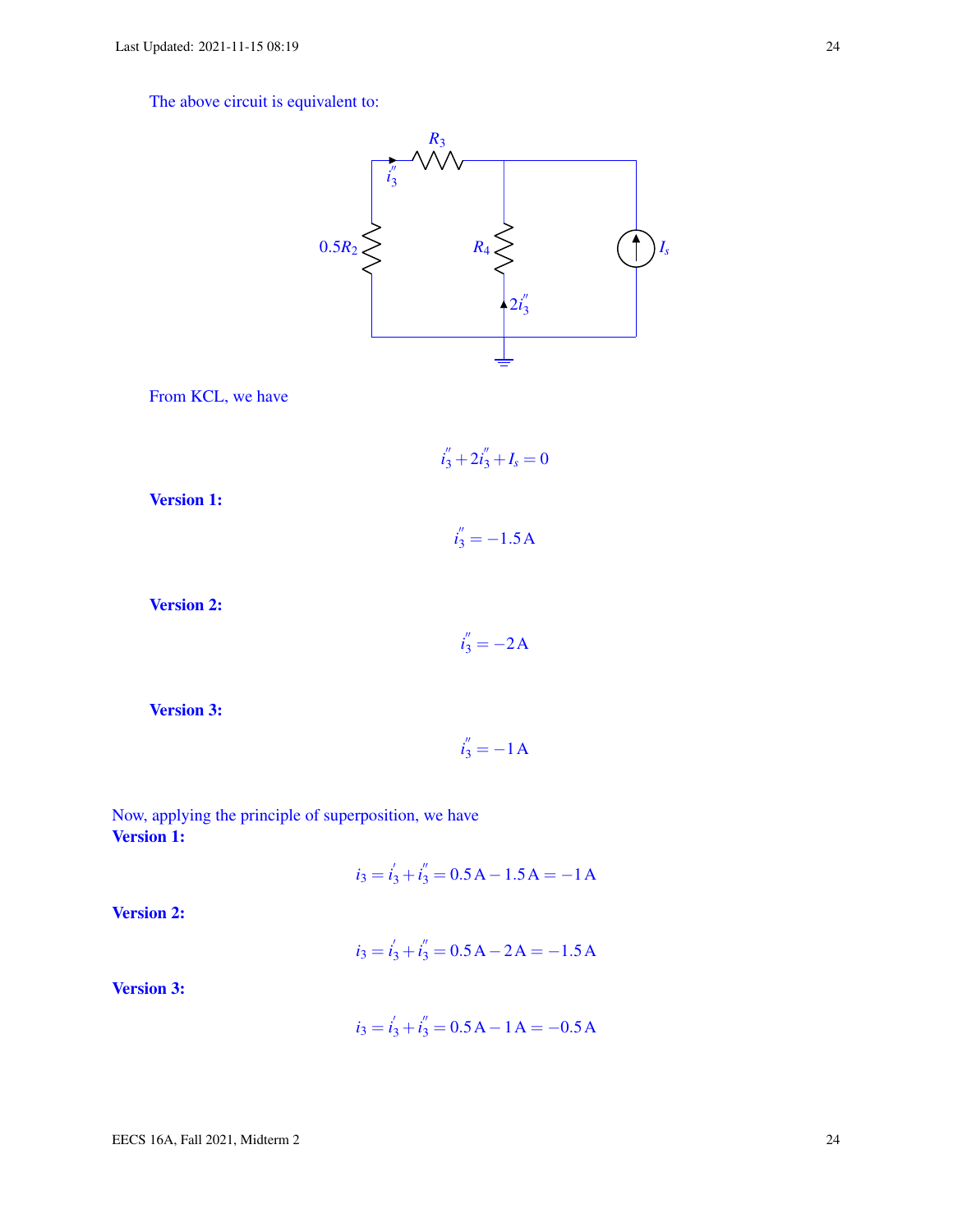### 19. Energy/Power (6 points)

In the circuit below,

**Version 1:**  $V_s = 5V$ ,  $I_s = 2mA$ , and  $R_1 = 5000 Ω$ Version 2:  $V_s = 4V$ ,  $I_s = 2mA$ , and  $R_1 = 4000 Ω$ **Version 3:**  $V_s = 4V$ ,  $I_s = 1.5mA$ , and  $R_1 = 8000 Ω$ 



(a) (2 points) What is the power dissipated by  $R_1$ ?

**Solution:** We can find the power dissipated by a component using the formula  $P = IV$ , where P is the power, I is the current through the component, and V is the voltage across the component. Using Ohm's Law,  $V = IR$ , we can also find power through the equivalent formulas  $P = I^2R$  and  $P = \frac{V^2}{R}$  $\frac{2}{R}$ . In this case, since the component is a resistor whose resistance is given, we might want to use one of the latter formulas. We first notice that the circuit consists of only two nodes, so the voltage drop across all three components is given by the potential at the top node, which we can call  $U_1$  minus the potential at the ground node, 0, which is also the value across the voltage source, *V<sup>s</sup>* . Thus, the voltage across each of the elements is  $U_1 = V_s$ . Now, we have both *V* and *R* so we can solve for the power dissipated by  $R_1$  using  $P = V^2/R$ .

**Version 1:** 
$$
P = \frac{V^2}{R} = \frac{5^2}{5000} = 0.005W = 5mW
$$
  
\n**Version 2:**  $P = \frac{V^2}{R} = \frac{4^2}{4000} = 0.004W = 4mW$   
\n**Version 3:**  $P = \frac{V^2}{R} = \frac{4^2}{8000} = 0.002W = 2mW$ 

(b) (2 points) What is the power supplied by  $I_s$ ?

**Solution:** Since this is a current source, we will use the formula  $P = IV$ . In this case, we have a current source, so our current is given. We also know the voltage across this current source, which would be the same as the voltage across the resistor that we found in part (a) because they are connected across the same two nodes and are in parallel. Thus, we can use the  $P = IV$  formula to solve for the power supplied by the current source.

**Version 1:**  $P = IV = 2 * 10^{-3} * 5 = 0.01W = 10mW$ **Version 2:**  $P = IV = 2 * 10^{-3} * 4 = 0.008W = 8mW$ **Version 3:**  $P = IV = 1.5 * 10^{-3} * 4 = 0.006W = 6mW$ 

(c) (2 points) What is the power dissipated by  $V_s$ ?

**Solution:** Since this is a voltage source, we will use the formula  $P = IV$ . In this case, we have a voltage source, so our voltage is given but we need to current through the voltage source. We can use node voltage analysis to find the current through the voltage source. First, we can write a KCL equation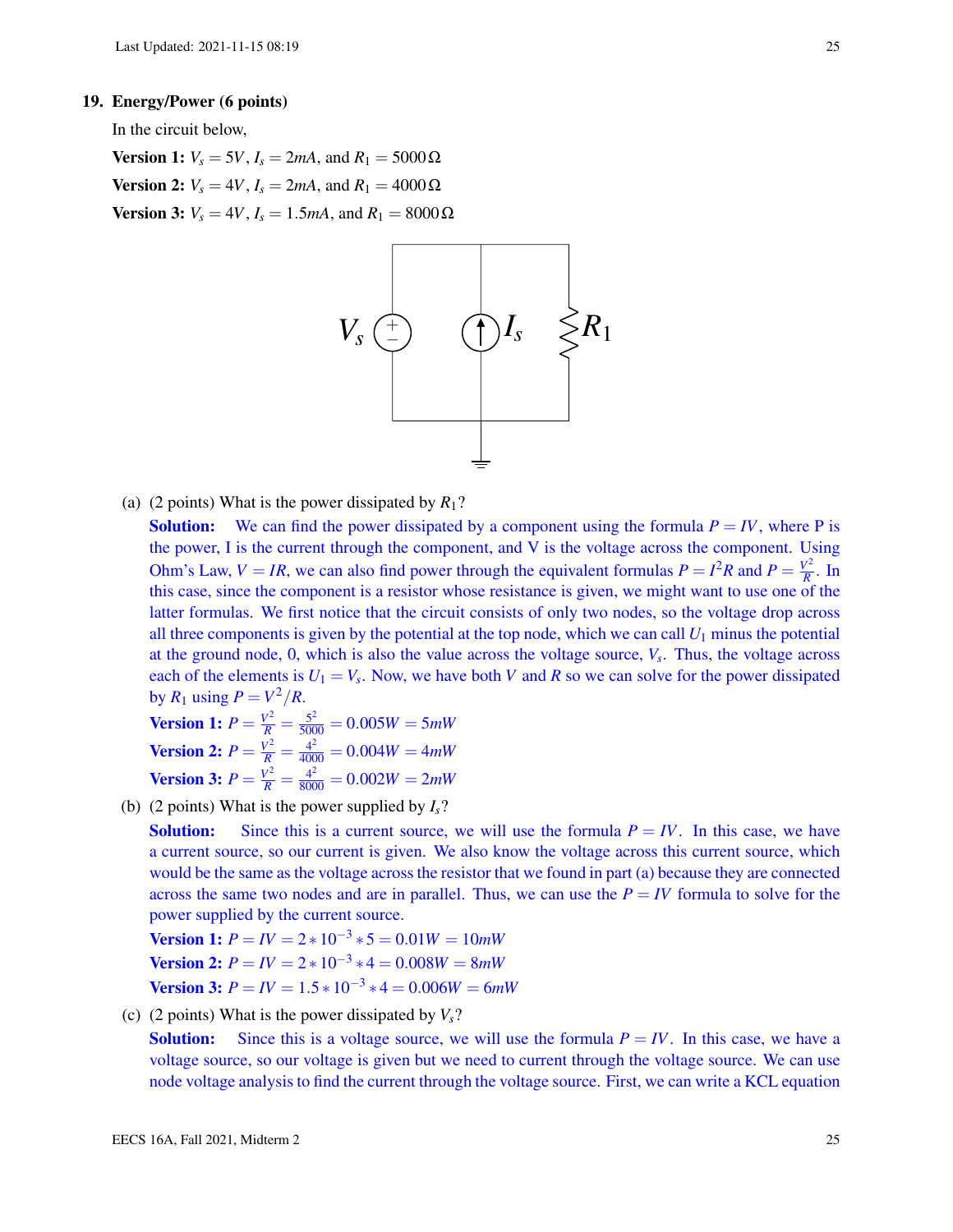for the top node and substitute values for the current through the current source and the current through the resistor.

 $I_{Vs} + I_{R1} = I_s$  $I_{Vs} = I_s - I_{R1}$ **Version 1:**  $I_{Vs} = 2mA - 1mA = 1mA$ **Version 2:**  $I_{Vs} = 2mA - 1mA = 1mA$  $$ Finally, we can use the  $P = IV$  formula to solve for the power dissipated by the voltage source. **Version 1:**  $P = IV = 1 * 10^{-3} * 5 = 0.005W = 5mW$ **Version 2:**  $P = IV = 1 * 10^{-3} * 4 = 0.004W = 4mW$ **Version 3:**  $P = IV = 1 * 10^{-3} * 4 = 0.004W = 4mW$ Alternatively, we know that the amount of power dissipated in a circuit is equal to the amount of power

supplied, or, in other words, that all the power in a circuit sums to zero. Thus, using parts (a) and (b), we can quickly find the power dissipated by the voltage source by subtracting the power dissipated by the resistor from the power supplied by the current source to find the remaining power that must be dissipated by the voltage source.

 $$  $$ **Version 3:**  $P = 6mW - 2mW = 4mW$ 

## 20. Circuit Design (6 points)

In this problem, you are going to design a system that detects a broken wire. The red wire, the wire connecting box y to ground in figures 1 and 2 below, is the wire we are interested in. Figure 1 shows a circuit equivalent of the system in normal operation where the alarm should not be triggered. Figure 2 shows a circuit equivalent of the system where the alarm should be triggered. The broken wire, shown in figure 2, should cause a non-zero voltage drop across box y which will trigger the alarm.



Figure 1: Alarm is off.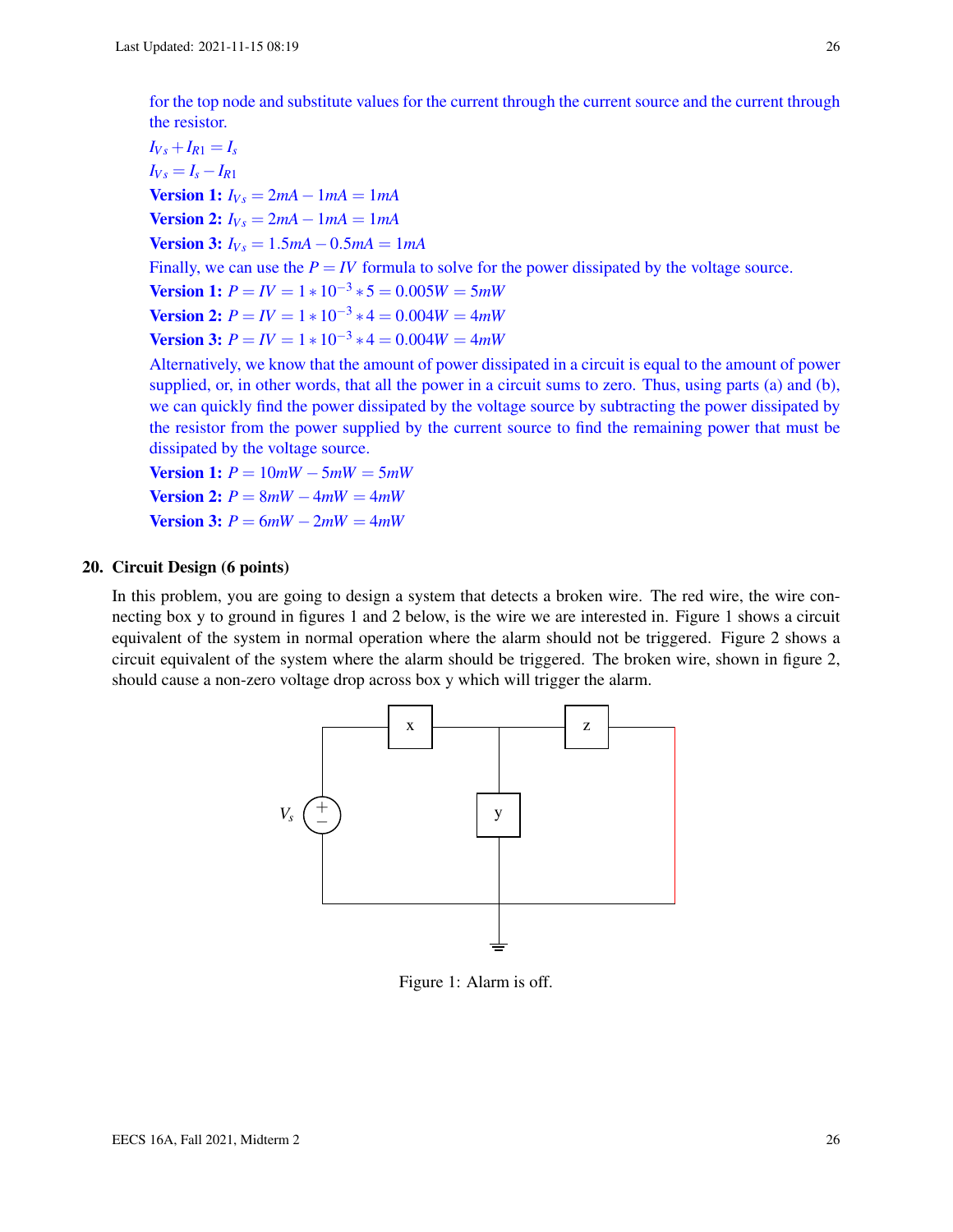

Figure 2: Alarm is triggered.

Given this information, choose the appropriate elements for box1, box2 and box 3 from options (a)-(d). Note that you are only allowed to use each component once.

(a) Wire

(b) Alarm

$$
\underbrace{\qquad R_{alarm}=5\,\Omega}_{\text{W}}\qquad \qquad }
$$

(c) Resistor

$$
\overbrace{\text{R=10}\Omega}^{R=10}\text{Q}
$$

(d) Open circuit

Solution: First, let's figure out where to place the alarm. When the wire is broken (Figure 2), the triggered alarm has a non-zero voltage drop. So, the alarm cannot be in box z. box x and box y cannot be open wire. In normal operation (Figure 1), the alarm should not be triggered, which implies the voltage drop across the alarm is zero. So, the alarm cannot be in box x. Therefore, the alarm can only be in box y.

Then, let's figure out box x and box z. In normal operation (Figure 1), the voltage drop across the alarm is zero, which means the alarm is shorted. So, box z is a wire. Box x is a resistor to prevent the voltage source from being shorted during normal operation.

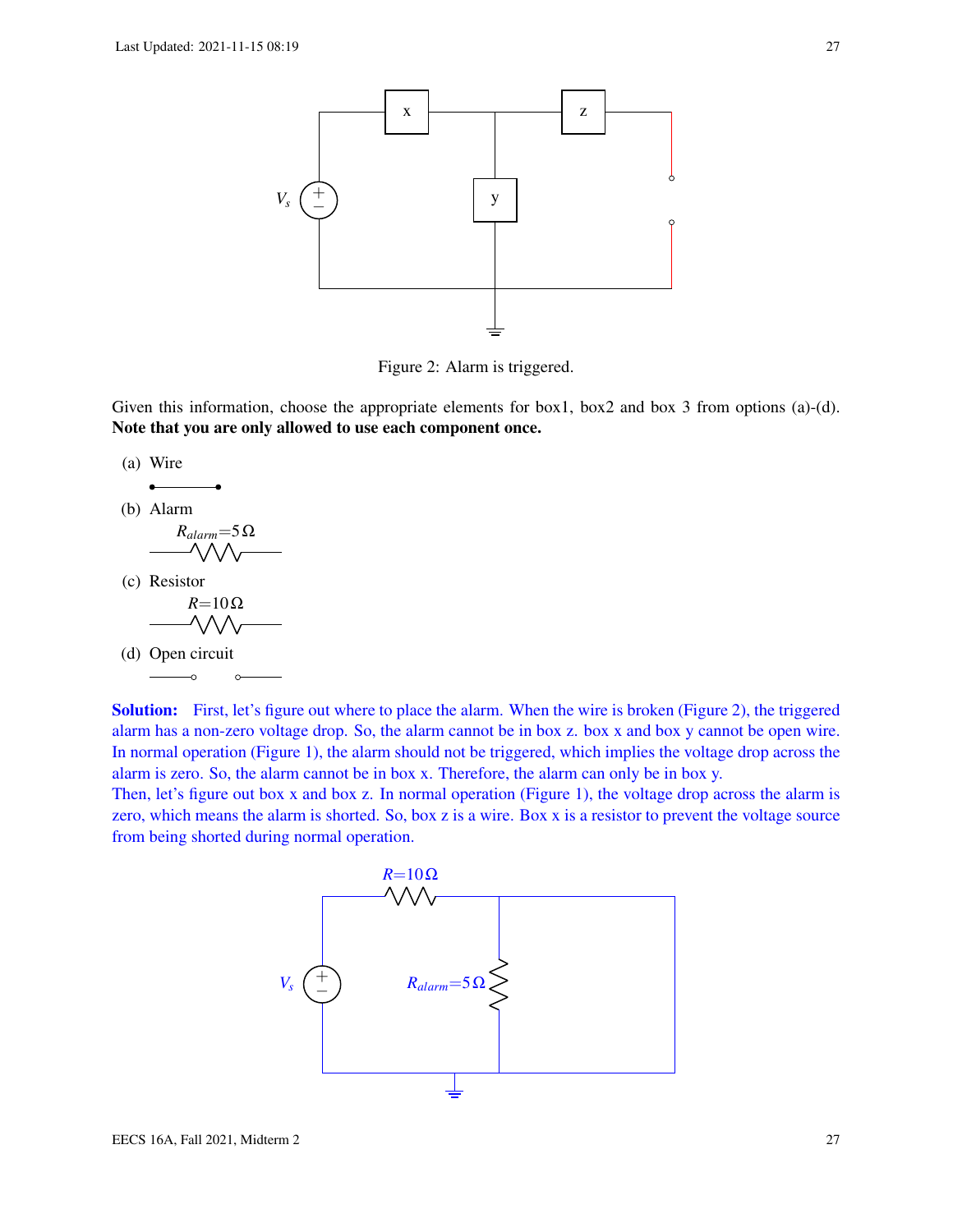#### Final Answers:

**Version 1:** Box  $1 = Box x = (c)$  Resistor, Box  $2 = Box y = (b)$  Alarm, and Box  $3 = Box z = (a)$  Wire. **Version 2:** Box  $1 = Box y = (b)$  Alarm, Box  $2 = Box z = (a)$  Wire, and Box  $3 = Box x = (c)$  Resistor. Version 3: Box  $1 = Box z = (a)$  Wire, Box  $2 = Box x = (c)$  Resistor, and Box  $3 = Box y = (b)$  Alarm.

#### 21. Thevenin and Norton (5 points)

Version 1: Find the Thevenin equivalent voltage and resistance of the given circuit between terminals A and B.

Version 2: Find the Norton equivalent current and resistance of the given circuit between terminals A and B:



**Solution:** To solve for  $R_{no} = R_{th}$ , we zero out all sources and find the equivalent resistance. In this case, that means converting the voltage sources into wires, which gives the following equivalent circuit:



The bottom resistor is shorted, so we can ignore it. Therefore, the equivalent resistance will be  $R_{no} = R_{th}$  $3k\Omega||1k\Omega = 0.75k\Omega$ .

Version 1: To solve for  $V_{th}$ , we need to find the open circuit voltage between A and B.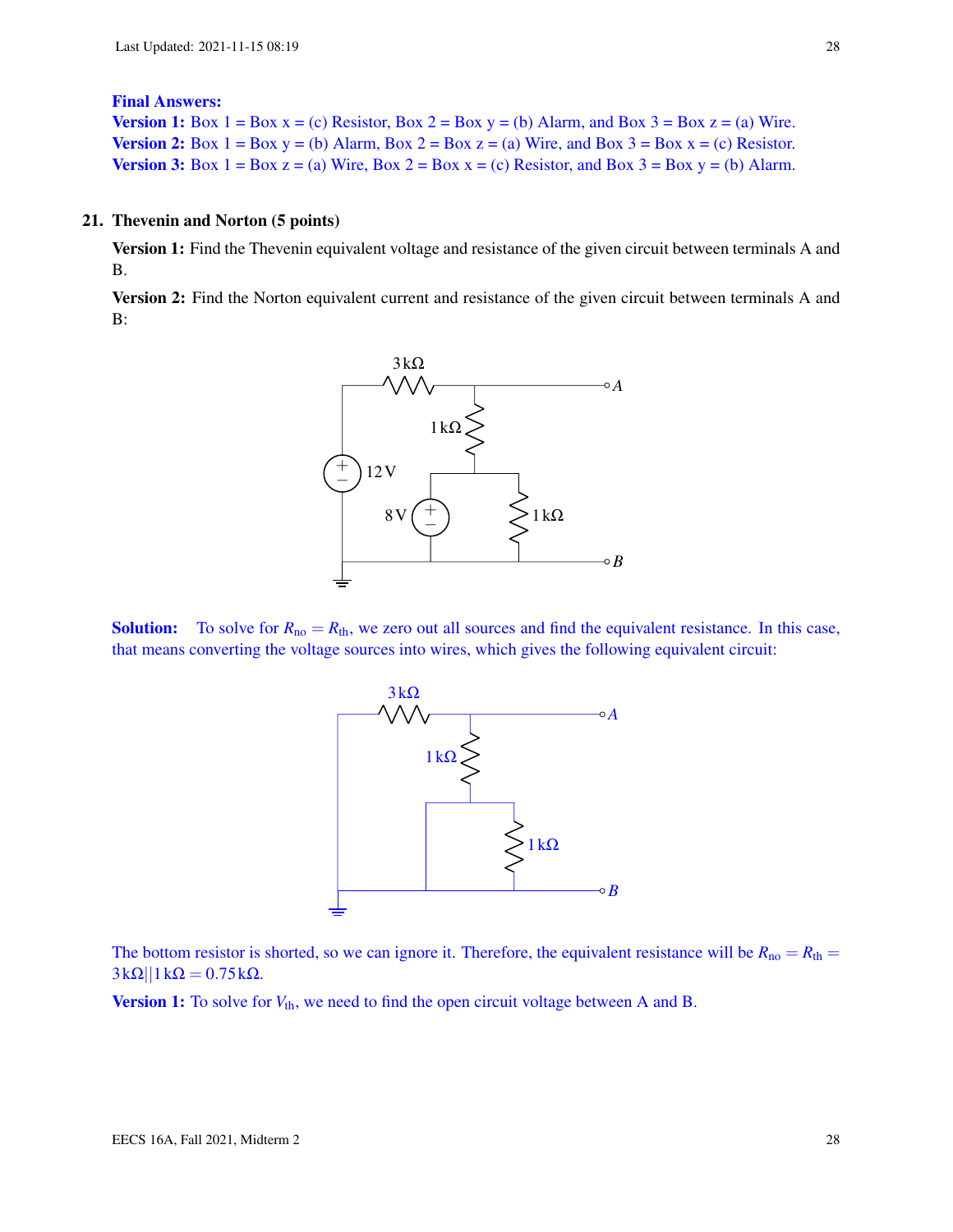

By KCL, we know that  $i_1 = i_2$ . By substituting in Ohm's law, we get that  $\frac{v_1}{3k\Omega} = \frac{v_2}{1k\Omega}$  $\frac{v_2}{1 \text{k}\Omega}$ . We can then substitute in for our known and unknown node voltages to get that  $\frac{12V - u_A}{3k\Omega} = \frac{u_A - 8V}{1k\Omega}$  $\frac{4-8V}{1k\Omega}$ . From here, we can rearrange to solve for  $u_A$  to get  $u_A = 9$ V. Therefore,  $V_{th} = u_A - 0 = 9$ V.

**Version 2:** To solve for  $I_{\text{no}}$ , we need to find the short circuit current between A and B.



By KCL,  $I_{\text{no}} = i_1 + i_2$ . We can apply Ohm's law to write that  $i_1 = \frac{12V - 0V}{210}$  $\frac{V - 0V}{3k\Omega}$  = 4 mA, and  $i_2 = \frac{8V - 0V}{1k\Omega}$  $\frac{1}{1}k\Omega$ 8 mA. Therefore,  $I_{no} = 12$  mA.

#### 22. Thevenin and Norton (5 points)

**Version 1:** You have two circuits. Circuit A can be modeled with  $V_{\text{th}} = 5$  V and  $R_{\text{th}} = 10\Omega$ . Circuit B can be modeled with  $I_{\text{no}} = 2 \text{ A}$  and  $R_{\text{no}} = 4 \Omega$ .

**Version 2:** You have two circuits. Circuit A can be modeled with  $V_{\text{th}} = 5$  V and  $R_{\text{th}} = 7 \Omega$ . Circuit B can be modeled with  $I_{\text{no}} = 3 \text{ A}$  and  $R_{\text{no}} = 1 \Omega$ .

**Version 3:** You have two circuits. Circuit A can be modeled with  $V_{th} = 5V$  and  $R_{th} = 8Ω$ . Circuit B can be modeled with  $I_{\text{no}} = 2 \text{ A}$  and  $R_{\text{no}} = 3 \Omega$ .

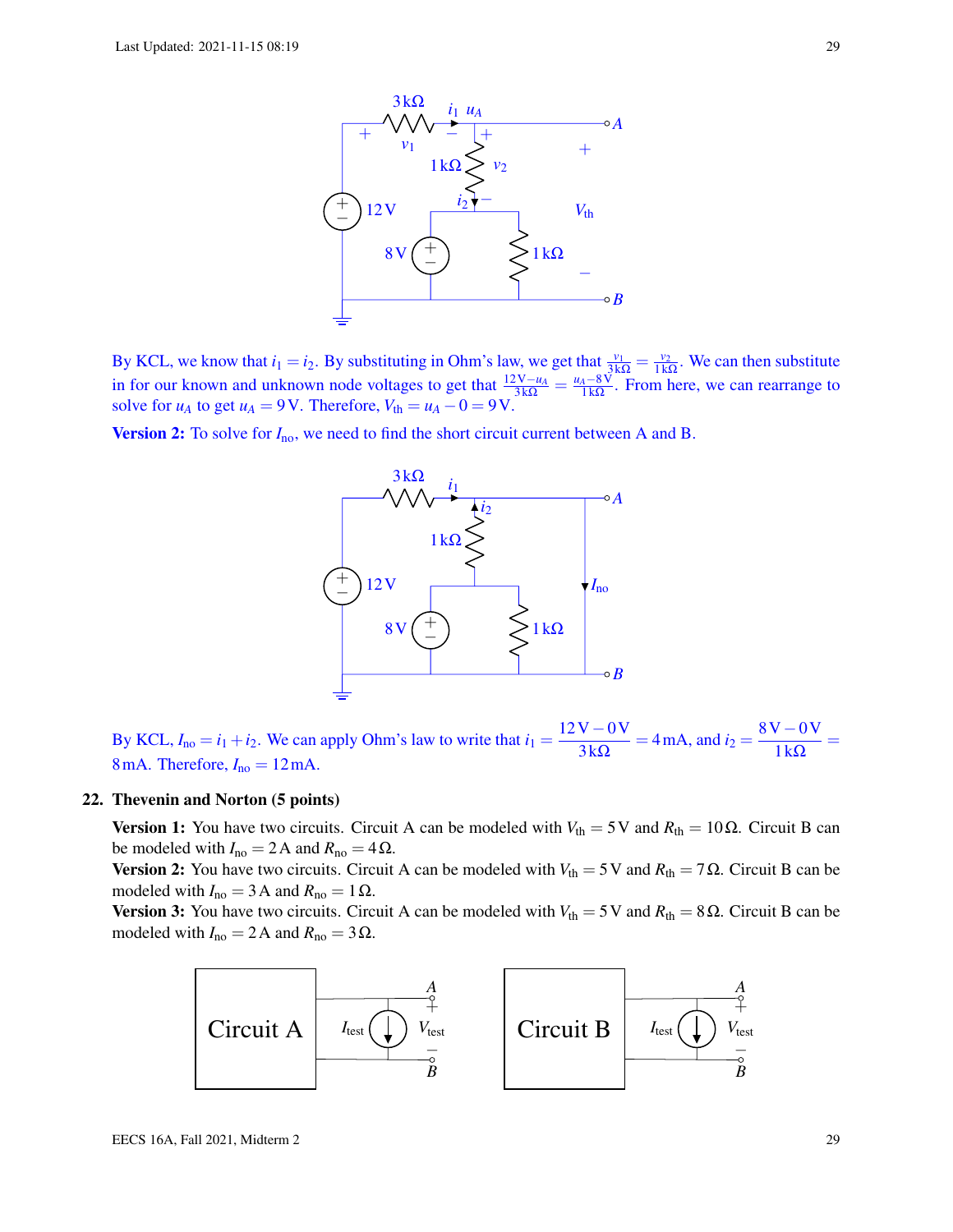You want to choose a current source with value  $I_{\text{test}}$  so that when you attach the source to each circuit and measure the voltage across it, you find the voltage to be equal to the same value,  $V_{\text{test}}$  in both cases.

You decide to set up a system of equations to solve for  $I_{\text{test}}$  and  $V_{\text{test}}$  in the form  $A\vec{x} = \vec{y}$ , where  $\vec{x} = \begin{bmatrix} I_{\text{test}} \\ V_{\text{test}} \end{bmatrix}$ .

3

**Version 1:** Your TA Dahlia suggests you use  $\vec{y} = \begin{bmatrix} 5 \\ 8 \end{bmatrix}$ 8 . **Version 2:** Your TA Dahlia suggests you use  $\vec{y} = \begin{bmatrix} 15 \\ 2 \end{bmatrix}$ .

**Version 3:** Your TA Dahlia suggests you use  $\vec{y} = \begin{bmatrix} 5 \\ 6 \end{bmatrix}$ 6 .

With this value of  $\vec{y}$ , what should you select for the matrix *A*? Do not include units in your answer.

Solution: To generate our two equations in this sytem, we will find the relationship between  $V_{\text{test}}$  and  $I_{\text{test}}$ for each circuit.

For circuit A, we can substitute in our Thevenin equivalent values to get the following circuit:



Using KCL, we know that the current going through the resistor must be equal to  $I_{test}$ , so we can write  $v_R = I_{\text{test}}R_{\text{th}}$ . Additionally, by KVL we can write that  $V_{\text{th}} = v_R + V_{\text{test}}$ , which by subtituion becomes  $V_{\text{th}} =$  $R_{th}I_{test} + V_{test}$ . We now have the first equation to our matrix, but we need to scale it so that it matches the given value of  $\vec{y}$ . For versions 1 and 3,  $V_{th}$  is equal to the first entry of  $\vec{y}$ , so we can fill in this equation as the first row of our matrix where  $a11 = R<sub>th</sub>$  and  $a12 = 1$ . For version 2, the first entry of  $\vec{y}$  is equal to  $3V<sub>th</sub>$ , so we need to scale all entries in this row by a factor of 3. Therefore,  $a11 = 3R_{th} = 21$  and  $a12 = 3$ .

For Circuit B, we can redraw the situation using a Norton Equivalent circuit:



Using KCL, we can write that  $i_R + I_{\text{test}} = I_{\text{no}}$ . Additionally, because  $R_{\text{no}}$  is in parallel to <sub>test</sub>, we can write that  $v_R = V_{\text{test}}$ . Therefore, with Ohm's law we can write that  $i_R = \frac{V_{\text{test}}}{R_{\text{max}}}$  $\frac{V_{\text{test}}}{R_{\text{no}}}$ . Substituting into our KCL equation, we get that  $I_{\text{no}} = I_{\text{test}} + \frac{1}{R_{\text{no}}} V_{\text{test}}$ . Like the previous case, we now need to scale this equation to match the given value of  $\vec{y}$ .

For version 1, we see that the second entry of  $\vec{y}$  is equal to  $4I_{\text{no}}$ , so we need to scale the equation by a factor of 4 to get that  $a21 = 4$  and  $a22 = \frac{4}{R_{\text{no}}} = 1$ . For version 2, the second entry of  $\vec{y}$  is equal to  $I_{\text{no}}$ , so we don't need to scale the equation. This gives us  $a21 = 1$  and  $a22 = \frac{1}{R_{\text{no}}} = 1$ . For version 3, The second entry